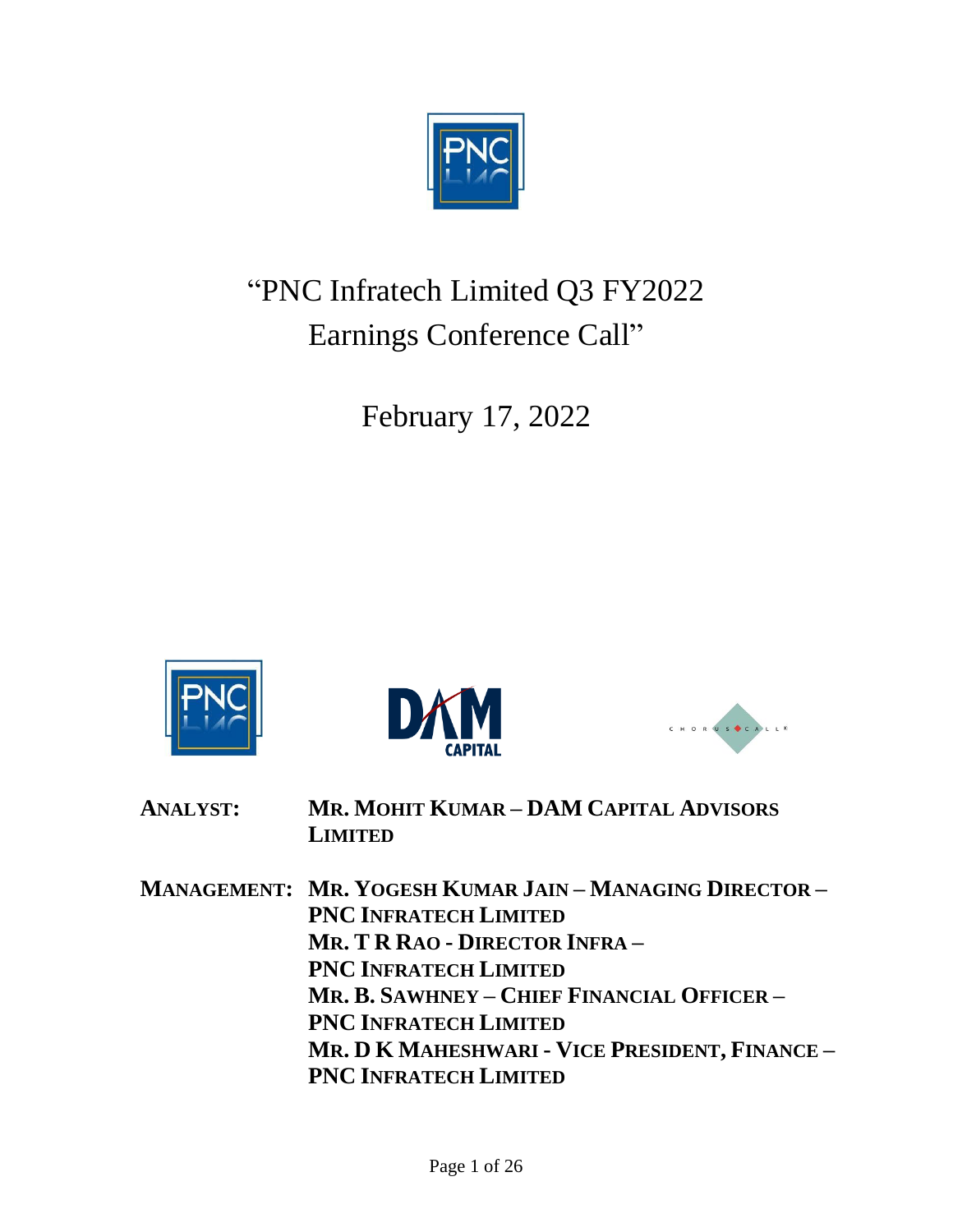

| Moderator:                | Ladies and gentlemen, good day and welcome to PNC Infratech Limited Q3 FY2021-2022<br>Earnings Conference Call hosted by DAM Capital Advisors Limited. This conference call<br>may contain forward-looking statements and the Company will not assume any warranty or<br>representation or anything implied or said, and these are subject to all kinds of risks and<br>uncertainties and also then the actual results would be materially different from what the<br>statements the Company will be making today. So the sharing of information on the call<br>will be subject to the statutory disclaimer and safe harbor. As a reminder, all participant<br>lines will be in the listen-only mode and there will be an opportunity for you to ask<br>questions after the presentation concludes. Should you need assistance during the<br>conference, please signal an operator by pressing '*' then '0' on your touchtone phone.<br>Please note that this conference is being recorded. I now hand the conference over to Mr.<br>Mohit Kumar from DAM Capital Advisors. Thank you, and over to you Mr. Kumar! |
|---------------------------|-------------------------------------------------------------------------------------------------------------------------------------------------------------------------------------------------------------------------------------------------------------------------------------------------------------------------------------------------------------------------------------------------------------------------------------------------------------------------------------------------------------------------------------------------------------------------------------------------------------------------------------------------------------------------------------------------------------------------------------------------------------------------------------------------------------------------------------------------------------------------------------------------------------------------------------------------------------------------------------------------------------------------------------------------------------------------------------------------------------------|
| <b>Mohit Kumar:</b>       | Thank you Nirav. Good afternoon, on behalf of DAM Capital I welcome you all to the PNC<br>Infratech Q3 FY2022 Earnings Conference call. From the management side, we have with<br>us Mr. Yogesh Kumar Jain – Managing Director; Mr. B. Sawhney – Chief Financial<br>Officer; and Vice President, Finance - Mr. D K Maheshwari.<br>To begin with, we will have opening remarks from the management followed by Q&A.<br>Over to you, Sir.                                                                                                                                                                                                                                                                                                                                                                                                                                                                                                                                                                                                                                                                           |
| <b>Yogesh Kumar Jain:</b> | Good afternoon, everyone and a very warm welcome to all present on the call to discuss<br>Q3FY22 our financial results.<br>Along with me, I have Mr. T.R. Rao, Director (Infra), Dr Bhupinder Sawhney, Chief<br>Financial Officer and Mr. D. K. Maheshwari, Vice President (Finance) and Strategic<br>Growth Advisors - our Investor Relations Advisors.<br>I hope everyone is safe and taking all the necessary precautions to protect yourself and<br>others.<br>I will, first share my views on the key sectoral developments and highlights and then share<br>operational and financial highlights of the Company.<br>Though overall highway bidding activity by NHAI has been active during FY22, the                                                                                                                                                                                                                                                                                                                                                                                                        |
|                           | awarding activity by NHAI has been a bit subdued during January & first half of February.                                                                                                                                                                                                                                                                                                                                                                                                                                                                                                                                                                                                                                                                                                                                                                                                                                                                                                                                                                                                                         |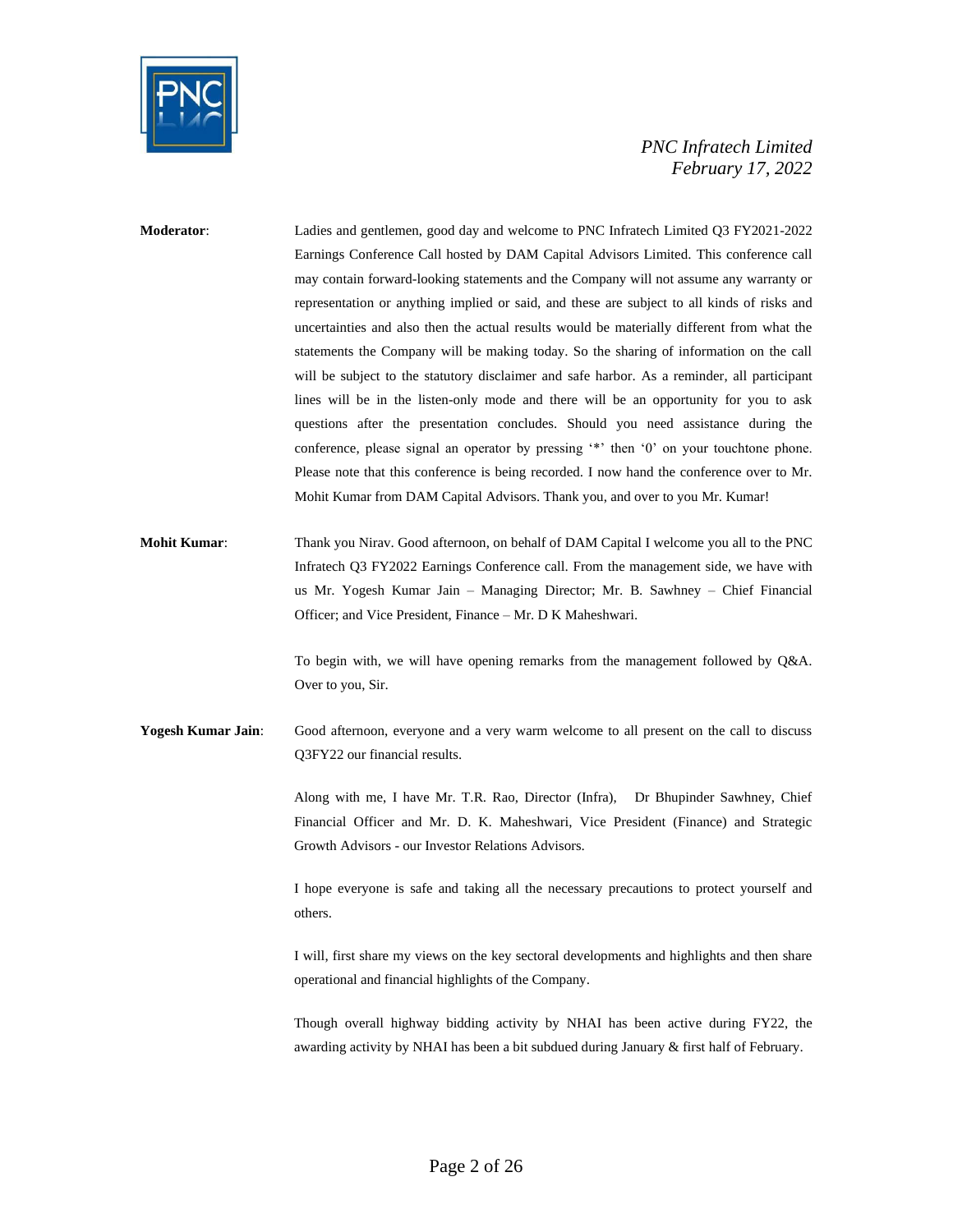

It is expected that awarding activity will be picked-up by NHAI during the next one and half months of FY 22 to match FY21 figure of 4818 km.

In the recently announced Union Budget, Government continued its focus on infrastructure development, across the sectors.

As per the budget announcement, the National Highway network in the country will be expanded by 25,000 kms in 2022-23.

With emphasis on road development for accelerated socio-economic growth and employment generation, government increased allocation for development of roads and highways by 69% to Rs. 1.98 crores in FY 23 budget from Rs. 1.18 lakh crores initially made in FY 22 budget.

In comparison to budget of FY 22, absolute increase in allocation towards roads sector has been Rs. 81,000 crores, of which increase in allocation to NHAI being more than Rs. 76,600 crores.

The proposed increase of national highway network and substantial increase in budgetary allocations for roads sectors, is a sign of encouragement and inspiration to the highway development firms in the country.

PM Gati Shakti Master Plan will encompass the seven engines for multi-modal connectivity in the country with speedier implementation of projects through technology, digitization and networking, to facilitate faster movement of goods and people so that overall logistic costs are reduced.

Government also allocated Rs 60,000 crore for FY 2022-23 for the Jal Jeevan Missions to provide potable water to 3.8 crore households in villages.

In the budget, government also announced that the draft DPRs for five river linking project have been finalized, which include Ganga-Pinjal; Tapi-Narmada; Godavari-Krishna; Krishna-Pennar and Pennar-Kaveri.

FASTag-based toll collections picked up significantly in Q3FY22 and reached record high monthly collection of at Rs.3,679 crore in December 2021, which roughly translated into an average daily collection of Rs. 119 crore per day.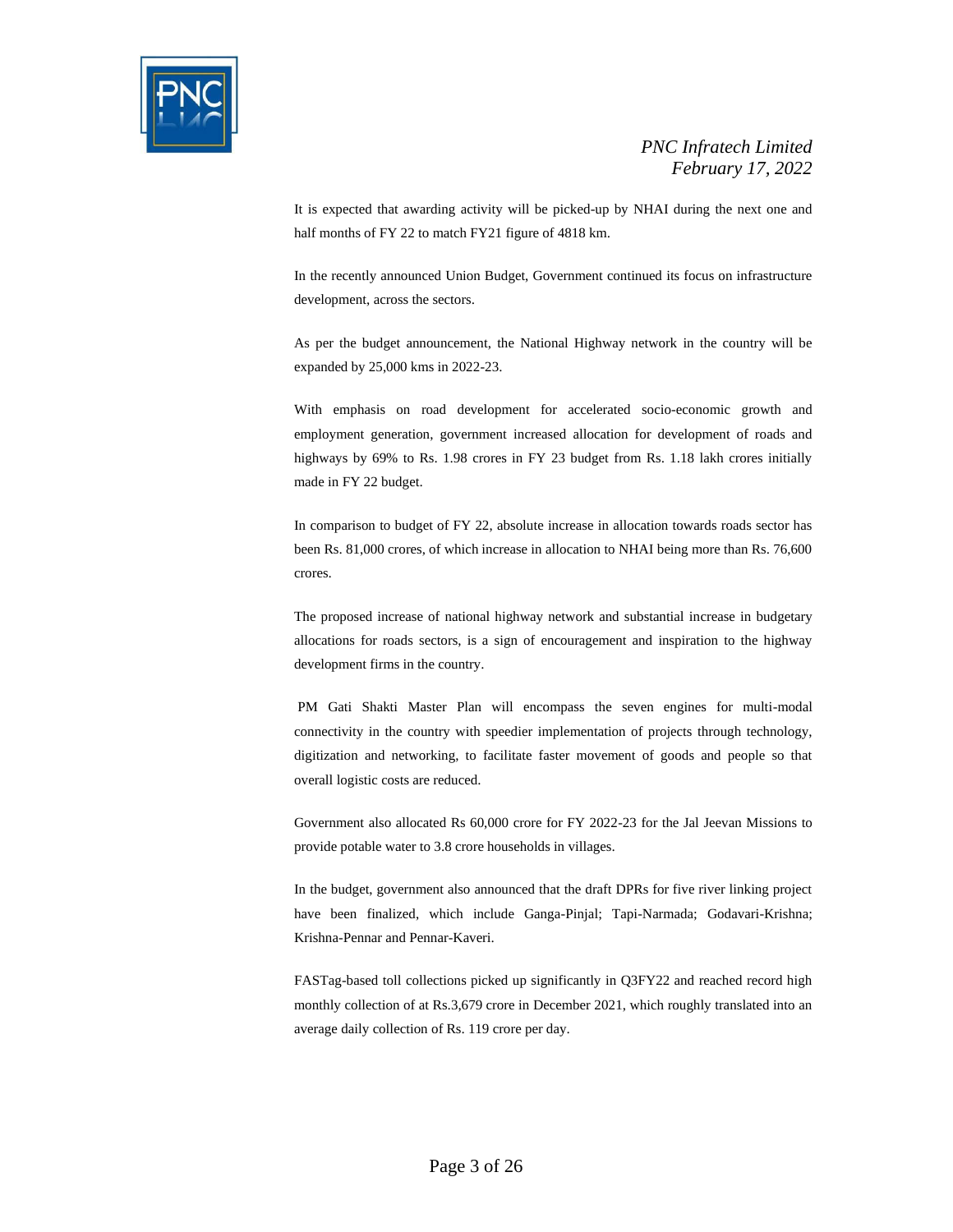

As per the data released by the National Payments Corporation of India, the toll collection increased by Rs.502 crores in December 2021 on a month-on-month basis, which was primarily driven by increased economic activities led by festive season and spurt in manufacturing activities.

#### **Now coming to the key updates of the Company:**

During the quarter, the company received LOA from NHAI for Collection of User Fee at 135 km long Eastern Peripheral Expressway Fee Plazas in the States of Haryana and Uttar Pradesh for One Year, for a contract value of Rs. 369.00 crore.

Also, on 25th January 2022, the company in Joint Venture received (LoA) for three (3) new EPC Projects namely "Survey, Design, Preparation of DPR, Construction, Commissioning and O&M for10 years of Rural Water Supply" for total villages of 2,337 in the following districts of Uttar Pradesh from the State Water Supply & Sanitation Mission, Namami Gange & Rural Water Supply Department, Government of Uttar Pradesh.

The approximate aggregate value of 3 water projects is Rs. 2,337 crores and, specific value will be known at the time of execution of agreements, after preparation and approval of Detailed Project Reports.

These projects are to be constructed in 12 months upon approval of DPRs and signing of the agreements and operated for 10 years, post-commissioning. The Company's share in the JV is 90%.

As mentioned in the previous earnings calls, the company continued to focus on diversification in the project development business to continue the growth momentum without assuming the concentration risk.

However, given the strong pipeline of upcoming projects from NHAI and MoRTH, our focus area would continue to be the road sector.

The recent trend of contract awarding in the water sector is very encouraging.

We look forward to increasing our presence in the water sector through Jal Jeevan Mission.

We believe that a pipeline of projects to remain robust from this mission in the long term.

However, the company will focus to consolidate the ongoing water sector projects first.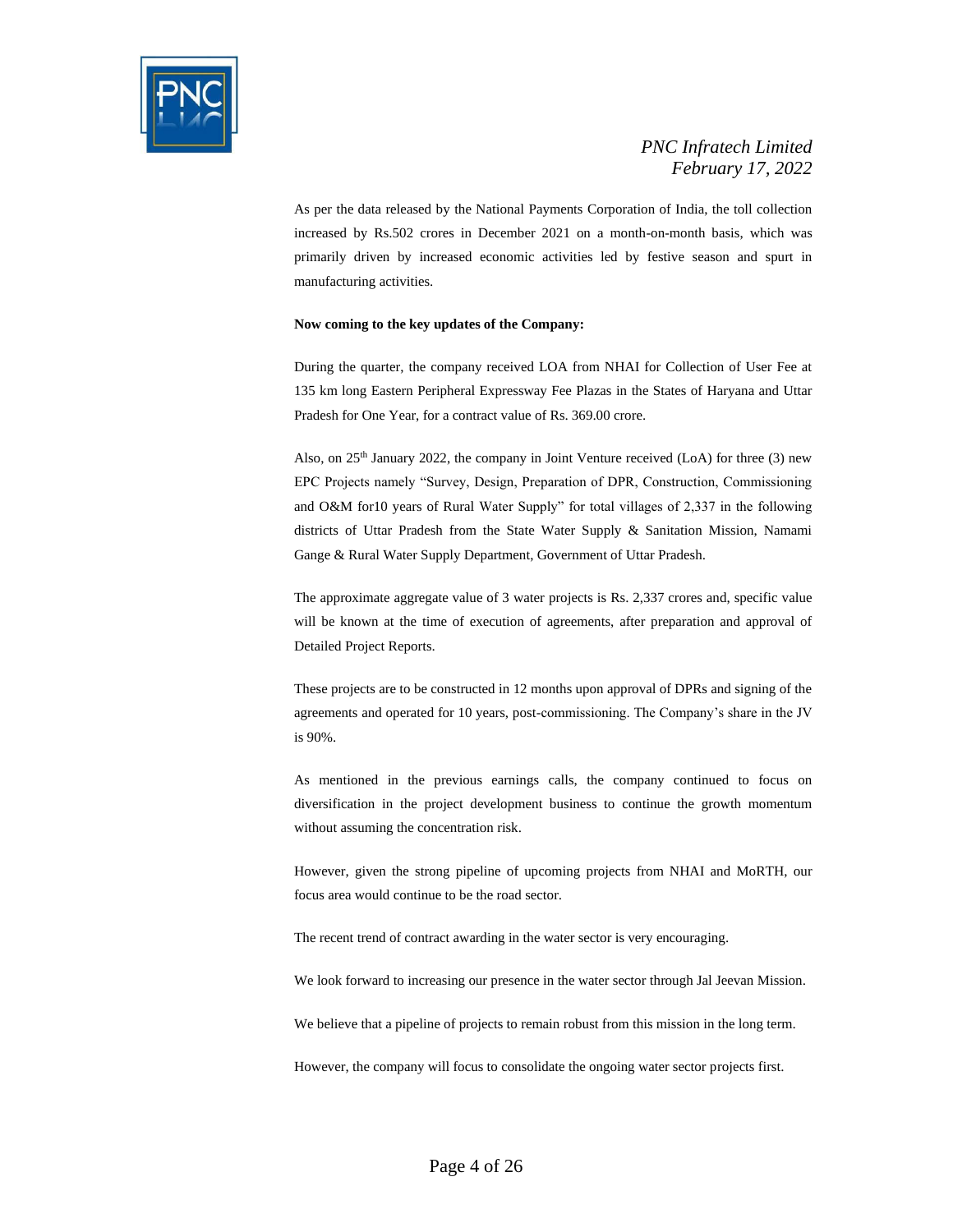

At present, the company has a total of 19 projects on PPP format, comprising BOT-Toll, BOT Annuity, OMT and HAM assets.

Out of these 19 projects, we have 11 HAM projects with a total Bid Projects cost of Rs. 16,144 crores. From our HAM portfolio of 11 projects, we have achieved COD/PCOD of 5 projects and the balance 6 are under construction.

In terms of equity investment, total requirement for all these 11 HAM projects would be around Rs. 1468 crores; out of which we have already invested Rs. 749 crores till December 2021 and the balance will be invested over the next 2-3 years. The internal accruals generated over the next 2-3 years should be sufficient to fund the total equity investment.

#### **Now moving on to our order book.**

As mentioned earlier, the company has focused on diversification of the order-book and the results are visible in the current order book.

Our unexecuted order book on 31<sup>st</sup>December 2021 was over Rs.12,000 crores. By including all the projects for which we have already received letters of award, our order-book would be over Rs. 14,300 crores, that gives strong revenue visibility for the company over the 2-3 years.

Of the total order-book of Rs. 12,000 crores, the Roads EPC contracts contributes around 24%, HAM projects contribute around 45% and Water and Irrigation projects contributes around 31%.

#### **Update on Ghaziabad Aligarh Project divestment**

We have signed the Share Purchase Agreement on 1st April 2021 with Cube Highways and as on date we have received NOC from all 10 bankers.

NOC from NHAI for Change-in-Ownership has also received.

Formal approvals for Final COD and Extension of Concession Period on account of reduction traffic are awaited from of NHAI.

We are expecting receipt of consideration from this transaction from Cube Highways upfront on the closing date and our share of the agreed 'Earnout' after FY'23.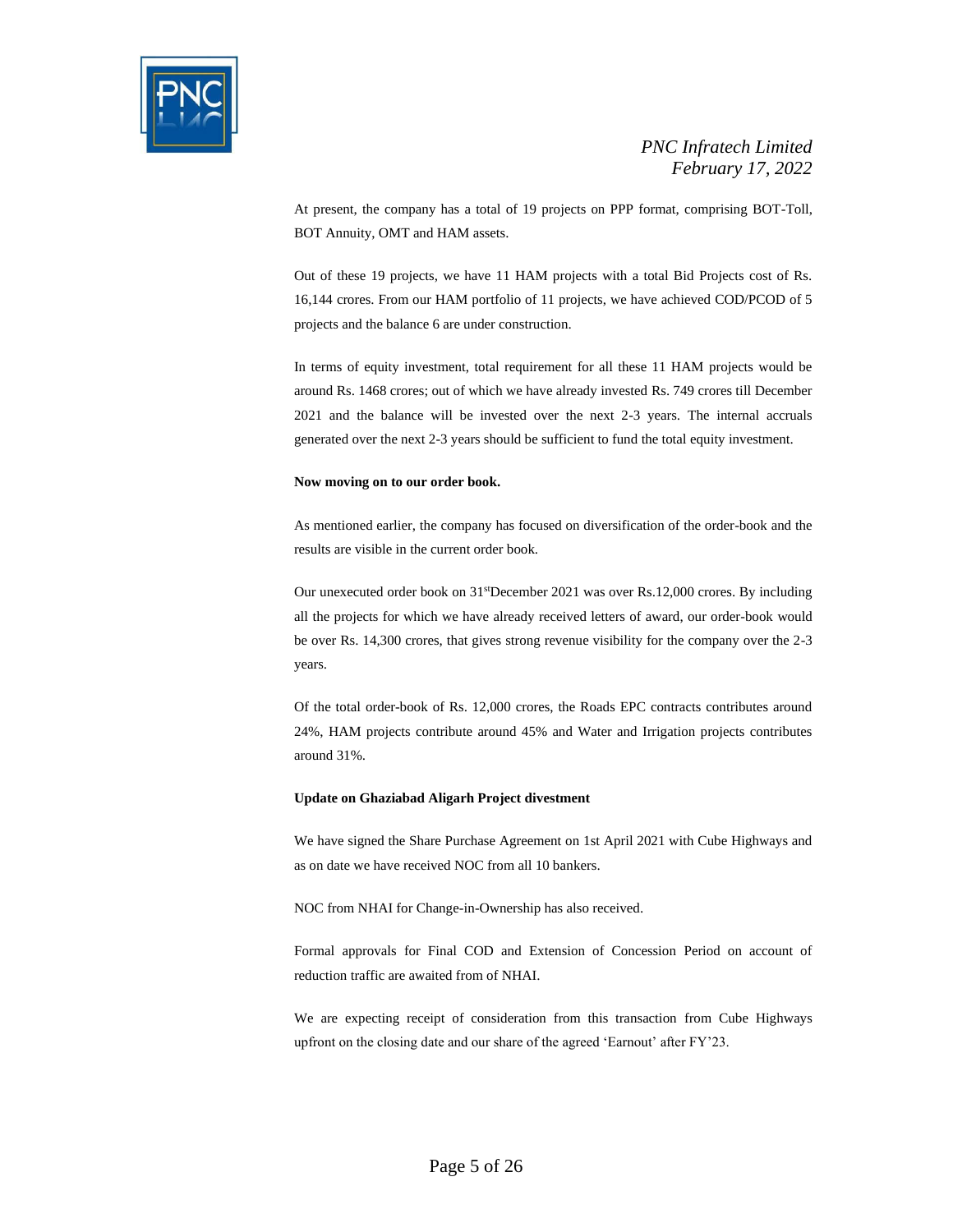

However, the Company considered an 'Impairment' amounting to Rs. 39 Crore in its' investment in the SPV, during the quarter ending 31 December 21.

Balance of impairment, if needed, would be considered upon receipt of consideration from Cube Highways, which is expected by the end of FY22 and assessment of earnout in FY23.

#### **Now I would present the results for the quarter ended December 31, 2021.**

Before discussing financial performance, I would like to share that during Q3 of FY22 the company has considered an impairment of Rs. 39.0 crores in the investment made in the Ghaziabad Aligarh Road Project and has provided the same under 'other expenses'.

We have adjusted the above to make financial performance comparable with the previous corresponding periods.

#### **Financial results of standalone and consolidated without considering the impact of impairment are**

Revenue of 3RD quarter of FY22 is Rs. 1,522 crore which is higher by 15% as compared to Rs. 1,322 crore in 3RD quarter of FY21.

The adjusted EBITDA for the 3<sup>RD</sup> quarter is Rs.205 crore which is higher by 15% as compared to Rs. 179 crore in Q3 FY21. The EBITDA margin for the 3<sup>RD</sup> quarter of FY22 is 13.5%.

The profit for the 3RD quarter of FY22 is Rs. 120 crore as compared to Rs. 103 crore in the 3<sup>RD</sup> quarter of FY21, a growth of 17% on YoY basis.

#### **Standalone 9 months Result ended December 31, 2021**

Revenue of 9 months FY22 is Rs. 4,388 crore which is higher by 34% as compared to Rs. 3,281 crore in 9 months of FY21.

The EBITDA for 9M FY22 is Rs. 602 crore which is higher by 37% as compared to Rs. 440 crore in 9M FY21. The EBITDA margin for 9 months of FY22 is 13.7%.

The profit for 9 months of FY22 is Rs. 349 crore as compared to Rs. 233 crore in 9 months of FY21, a growth of 50% on YoY basis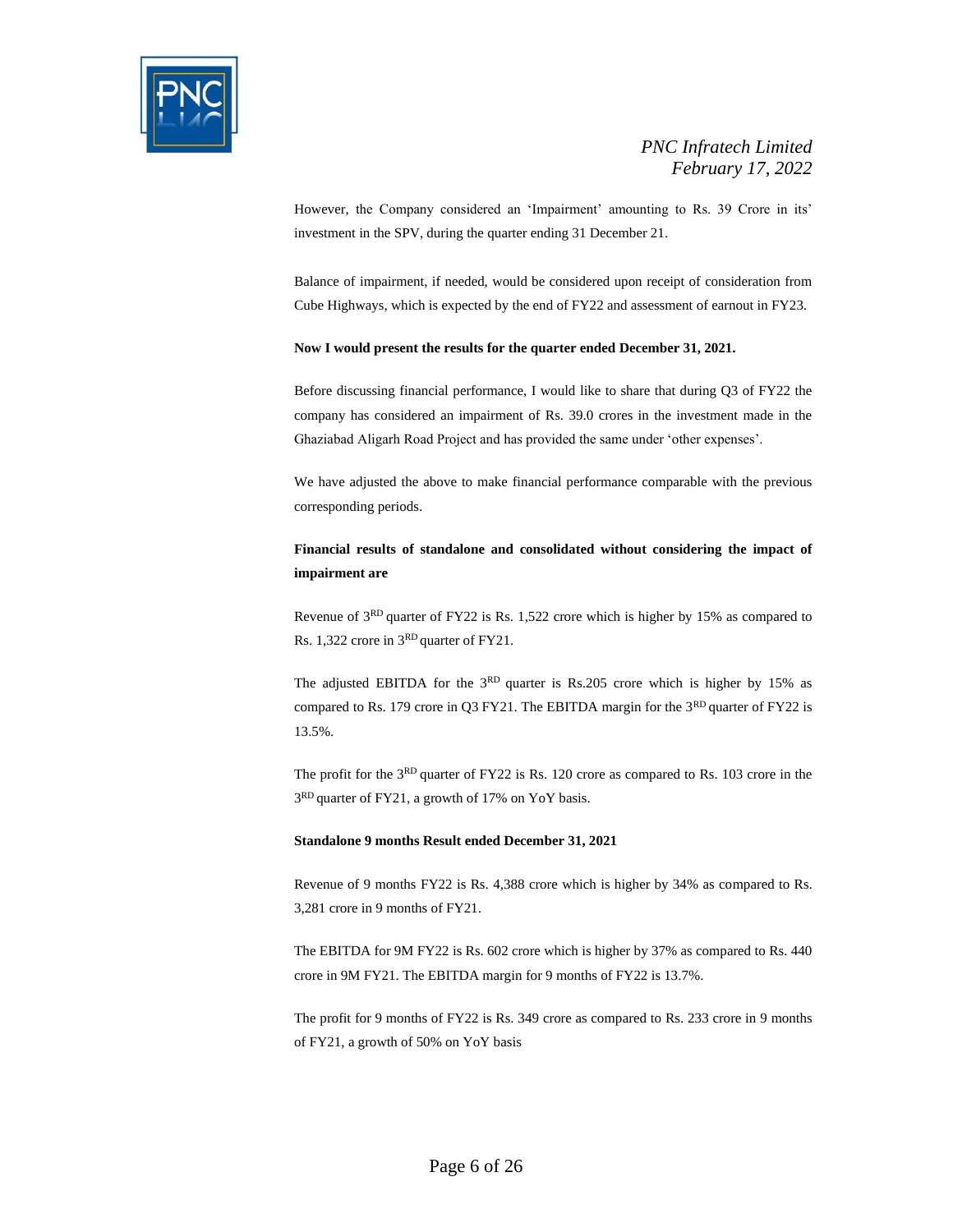

#### **Consolidated Financials for the quarter ended 31stDecember 2021.**

Consolidated revenue of Q3 FY22 is Rs. 1,722 crore as compared to Rs. 1,582 crores in Q3 FY21, with a growth of 9%.

The consolidated EBITDA for the 3RD quarter of FY22 is Rs. 365 crore. The EBITDA margin for Q3 FY22 is 21.2%.

The consolidated PAT for Q3 FY22 is Rs. 117 crores.

#### **9 Month Financial Performance**

Consolidated revenue of 9M FY22 is RS. 4,982 crore as compared to Rs. 3,923 crores in 9M FY21, with a growth of 27%.

The consolidated EBITDA for 9 months of FY22 is Rs. 1,093 crore which increased by 10% as compared to Rs. 998 crore for the corresponding period last year. The EBITDA margin for 9M FY22 is 21.9%.

The consolidated PAT for 9M FY22 is Rs. 362 crore as compared to Rs. 347 crore in 9MFY21, a growth of 6%.

#### **ON THE STANDALONE BALANCE SHEET SIDE,**

As on  $31<sup>ST</sup>$  December 2021 our net working cycle is 96 days.

Our net worth on standalone basis is Rs. 3,205 crores as on 31<sup>ST</sup> December 2021 whereas total standalone debt is RS.339 crores.

As on  $31<sup>ST</sup>$  December 2021, we do not have any working capital loan.

The total cash and bank balance as on  $31<sup>ST</sup>$  December 2021 is RS. 246 crore. This translates to net debt to equity of 0.11 times.

On consolidated basis our networth is Rs. 3,374 crores whereas total debt is Rs. 4,421 crores as on 31ST December 2021.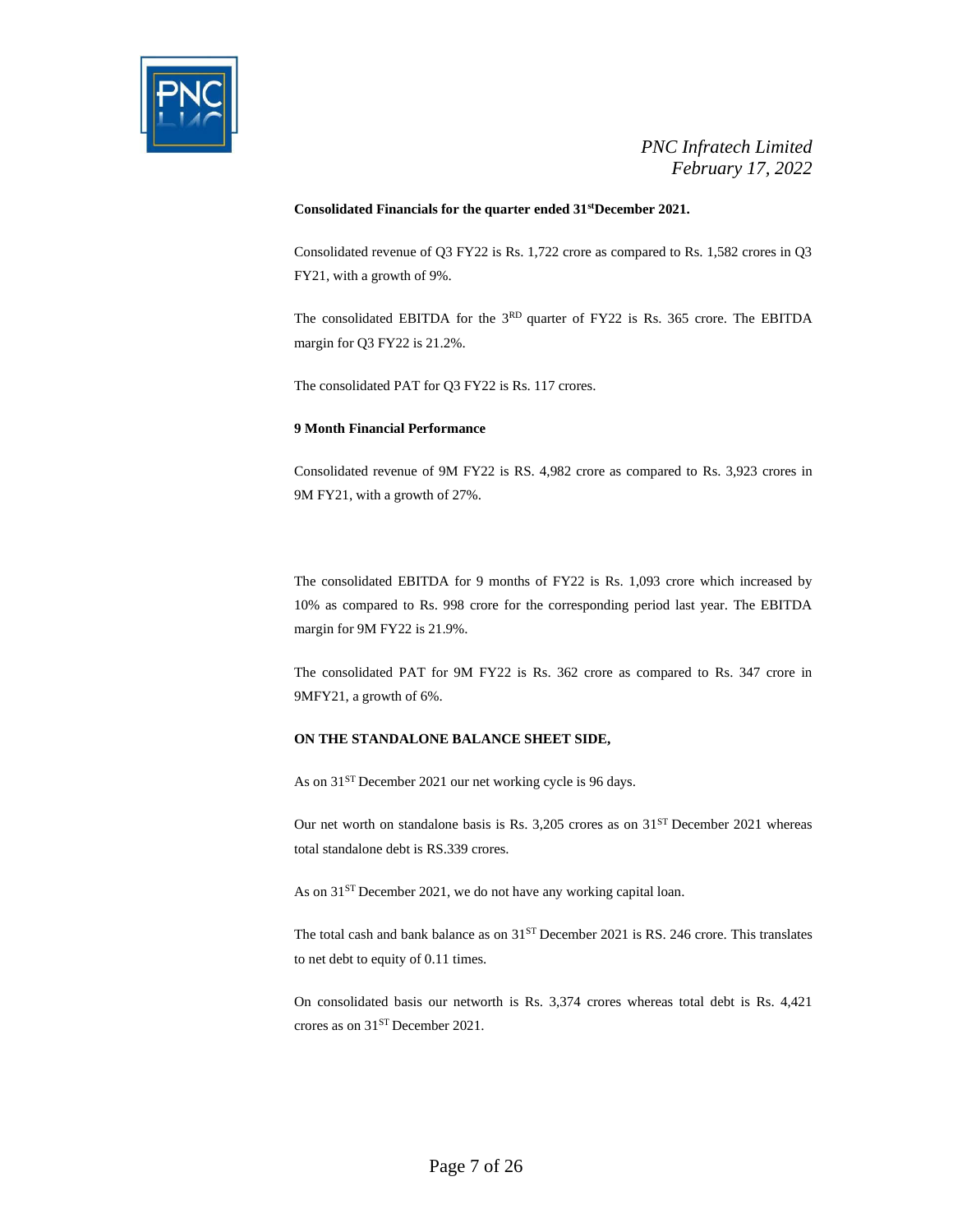

The total cash & bank balance including current investments is Rs. 854 crore. This translates to net debt to equity of 1.31 times.

With this, we now open the floor for questions and answer. Thank you.

**Moderator**: Thank you very much. We will now begin the question-and-answer session. The first question is from the line of Vibhor Singhal from Phillip Capital India. Please go ahead.

**Vibhor Singhal**: Good afternoon, Sir, thanks for taking my question, and congrats on strong executions once again. My first question was basically on the order inflow this year, during the previous three quarters, our order inflow has been very weak from NHAI, hardly any new order EPC after HAM, and towards the end of January we were awarded Jal Jeevan Mission, so any specific reason throughout the year can we expect any other projects on EPC or HAM from NHAI side and in the next one and a half months, or whatever period is left, we will be able to basically capture more orders from HAM project?

**Yogesh Kumar Jain**: During the past few months, there has been a severe competition in bidding for NHAI project. We have targeted certain bids that include 12 HAM, 5 EPC and 2 ToT projects for an aggregate value of Rs. 17,000 Crores. We expect to be L1 in four to five bids, out of them.

**Vibhor Singhal**: Okay and all these bids, we will get it within March or they can go through next year also?

- **T. R. Rao**: This should all be done by March. For all these projects financial bids are expected to be opened before the end of March. As all of us know, the competition has been very steep and very aggressive because of the widespread relaxation of the qualification criteria as well as relaxation of the bid security. Now recently, the ministry has taken a decision to restore the bid security in both EPC as well as HAM bids. Certainly, this will have a positive effect on the competition and will work as a barrier. We see going forward, the competition will be subsided, but nevertheless, we have submitted a total of 19 bids of an aggregate value of 17,000 Crores which are under evaluation and will be opened before the end of this financial year and as our MD said we expect around 4 to 5 projects out of these bids.
- **Vibhor Singhal**: Okay Sir, got it. If I go beyond a little, as you said that because of competition, we were not able to get more projects and in next one, one and a half months, there is a possibility of getting four, five projects, if I take this forward a little, in NHAI we are seeing more and more competition, so do you think we will be getting continuous order inflow from NHAI, wherein we can get growth of 15%.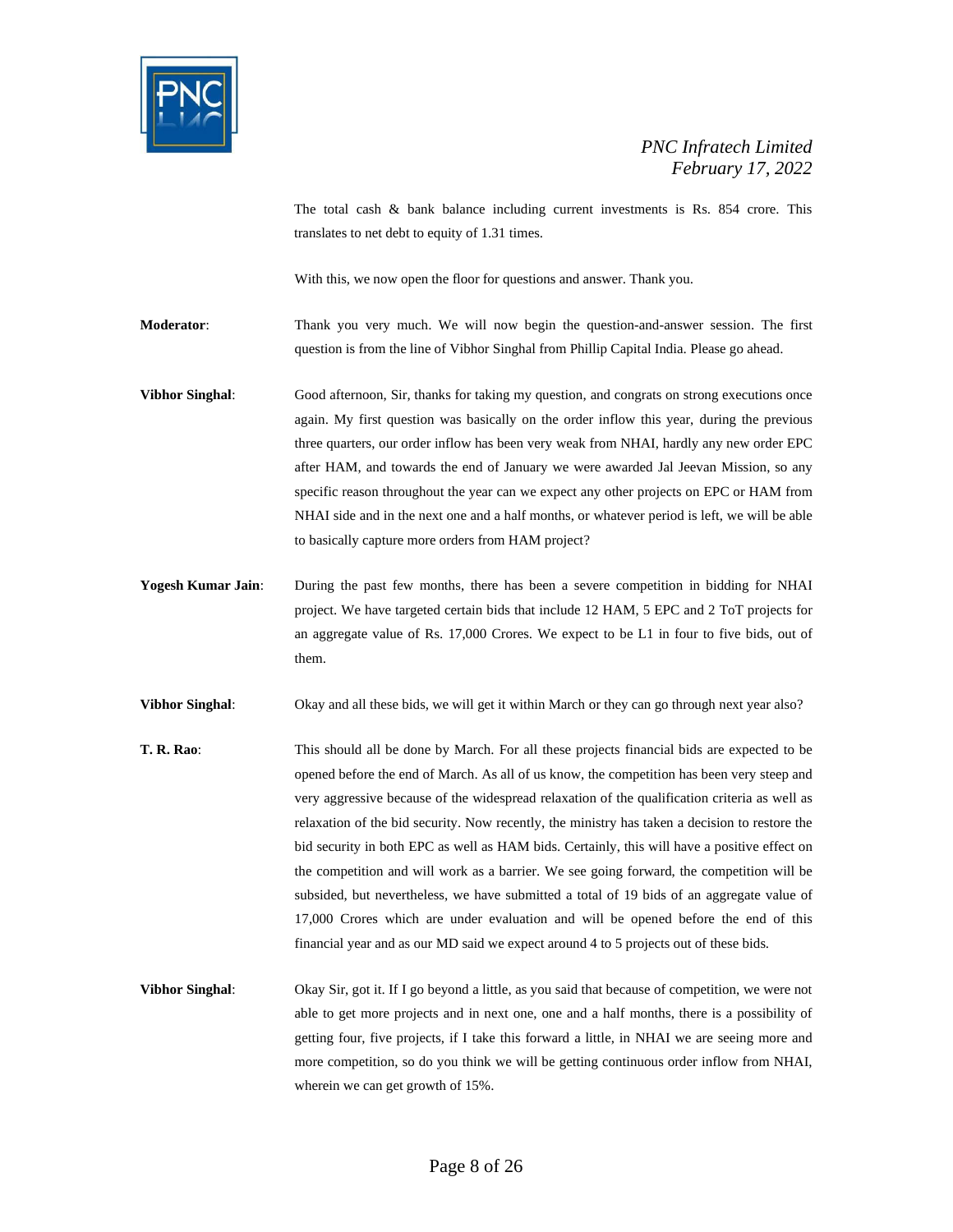

- **Yogesh Kumar Jain**: Qualification criteria has been changed by NHAI wherein they re-introduced the earnest money. Some other changes they have made in the qualification criteria of both BOT and HAM. So, going forward there will not be much competition.
- **Vibhor Singhal:** Sir, secondly, in your opening remarks, you had mentioned we are getting more orders under Jal Jeevan Mission and we are talking about the interlinking river projects, like in UP and in MP we are doing the linking the rivers which are first of its kind, which is getting awarded, the project is worth Rs.43,000 Crores so are you interested in those, kinds of projects of Jal Jeevan Mission?
- **T. R. Rao**: Which project is this that you are talking about?
- **Vibhor Singhal**: Ken-Betwa interlinking River, which is in UP and MP, which is one of its kind, Ken-Betwa link?

**Yogesh Kumar Jain:** We will be pursuing the opportunities in river interlinking space.

- **T.R. Rao:** We are actively evaluating this type of opportunities. As these are all in the initial stage as of now, we are evaluating them.
- **Moderator**: Thank you very much. The next question is from Parikshit Kandpal from HDFC Securities. Please go ahead.
- **Parikshit Kandpal:** Sir, congratulations on a decent quarter. My first question is on JJM project. Can you tell us out of the Rs 3,200 Crores order book, which was there, what is the pending order book and how much was the revenues in nine months and the third quarter of this financial year?
- **T R Rao:** In case of Jal Jeevan Mission, under phase two, we got around 2,476 villages that is the PNC share out of 3400 villages we got under JV. Out of 2,476 villages we already submitted DPRs for 2003 villages, which roughly translates into 82% of total DPRs and we also signed the tripartite agreements for the DPRs approved by the State-Level Committee, for about 1077 villages. Out of 1077 villages, we commenced work at more than 400 villages, 200 bores already drilled and remaining bores are underway. During the first nine months we raised bills for the DPR preparation, and during the fourth quarter we will be doing billing say around Rs. 75 Crores before end of this financial year and also we received more than Rs.130 Crores interest-free mobilization from the Authority so far.

**Parikshit Kandpal:** What is the total order book as of now nine months order book on these projects?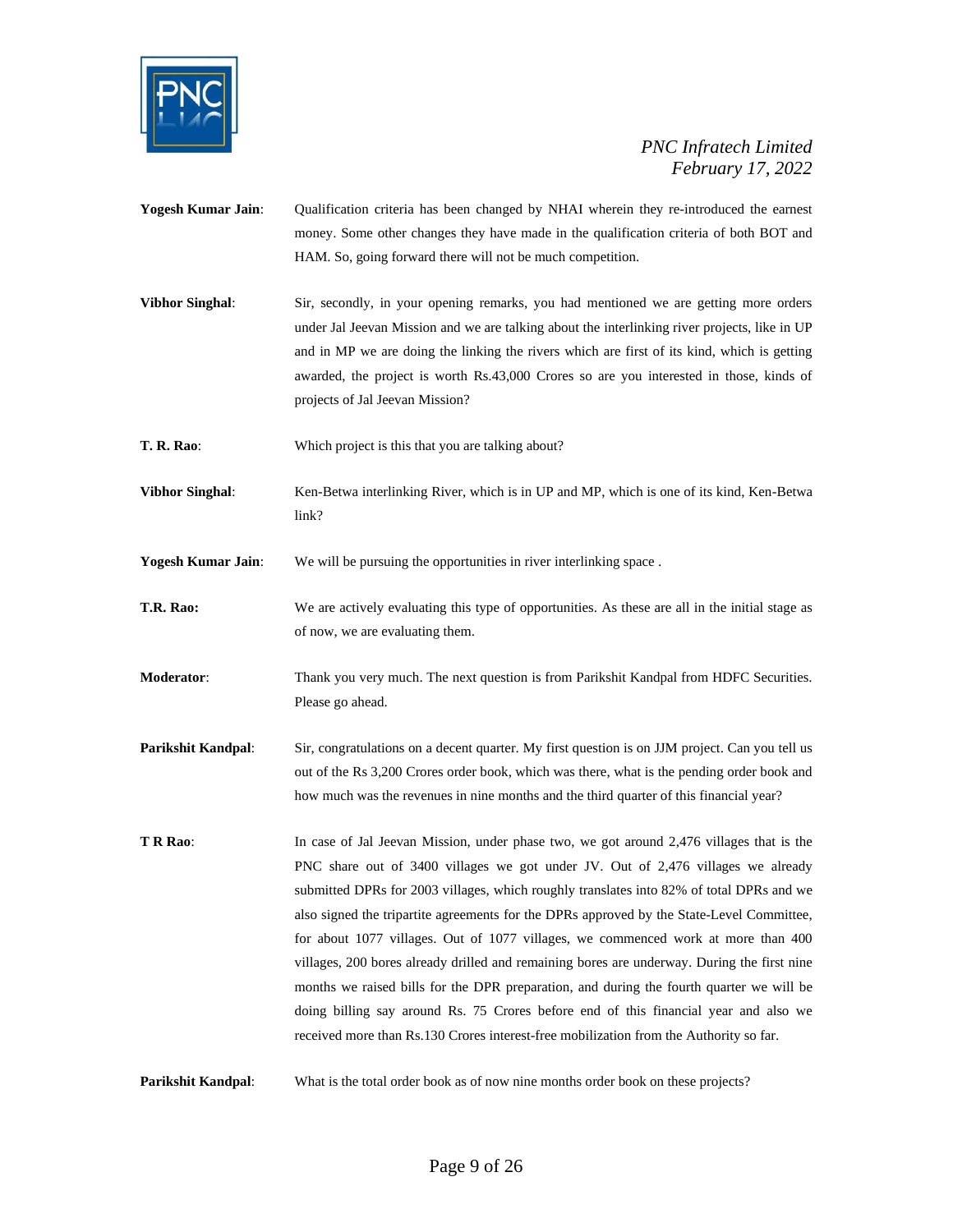

- **T. R. Rao**: Nine-month order book, we got a project of 2337 new villages. Earlier, we have a 2476 and total we have 4,813 villages. Though we are considering Rs.1 Crore per village, when we prepare the DPR and get them approved, cost is coming on an average of Rs.1.4 crores per village. Therefore 4,800 villages will roughly translate into more than around Rs.7,000 Crores, but final cost we will come to know only once these all DPRs are approved and we sign the agreements.
- **Parikshit Kandpal**: Okay. My second question is on the Aligarh-Ghaziabad project. Can you highlight some numbers if I remember correctly, we had about including loans and advances equity and receivables to be realized from the SPV about Rs.300 Crore plus, so can you highlight how that number increased now and this Rs.39 Crores write-off is the funding part which we did for this quarter; that is why you have taken the write-off; can you just highlight on that.
- **D K Maheshwari:** Presently, we have received the NOC from all the lenders, we have received the change in ownership NOC from NHAI and as regards the COD extension of time, which has already been approved and minutes is awaited from NHAI, which is expected shortly. After discussing with the auditor and as conservative, the management has assessed that the amount we have infused on account of the unsecured loan and the debtors; we have provided 10% as an impairment in this quarter.
- **Parikshit Kandpal:** The total amount is you are saying Rs.390 Crores is the total exposure there.

**D K Maheshwari:** Yes, 390 Crores on account of unsecured loans, debtors.

**Parikshit Kandpal:** How much we are expecting to realize from Cube on this deal Sir that means about Rs.360 Crores we will get after deducting Rs.40 Crores, so we should get about Rs.350 odd Crores from this?

- **D K Maheshwari:** Certain things are still unclear such as earnout amount from Cube Highway and certain amount to be received from NHAI, therefore as soon as we receive the minutes of NHAI then settlement and distribution will be cleared. That is why Yogesh ji has confirmed that we will consider in the FY2022 impairment in case if needed or in the FY2023 after receiving the earnout.
- Parikshit Kandpal: Got it Sir, understood. Thank you, Sir.
- **Moderator**: Thank you. The next question is from the line of Mayur Liman from Profitmart Securities. Please go ahead.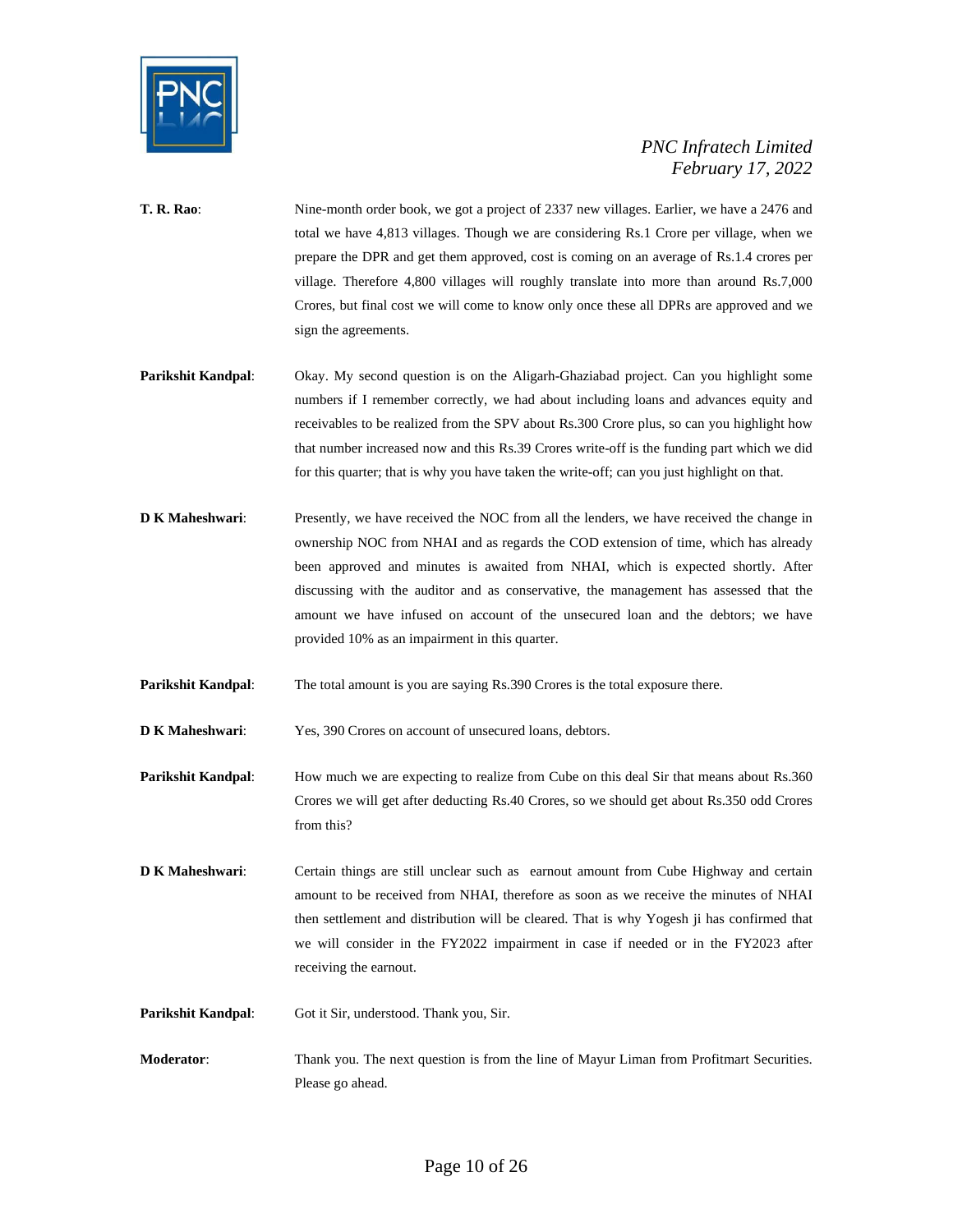

| <b>Mayur Liman:</b> | Thank you for the opportunity. I just want to ask what is the outlook for the next quarter<br>what are your thoughts on that. Thank you.                                                                                                                                                                                                                                               |
|---------------------|----------------------------------------------------------------------------------------------------------------------------------------------------------------------------------------------------------------------------------------------------------------------------------------------------------------------------------------------------------------------------------------|
| D K Maheshwari:     | As already informed in the earlier call that this year we are expecting the top line with<br>growth of around 20% and certainly we will achieve the topline growth of 20% as<br>compared to FY2021.                                                                                                                                                                                    |
| <b>Mayur Liman:</b> | Okay. Thank you Sir.                                                                                                                                                                                                                                                                                                                                                                   |
| Moderator:          | Thank you. The next question is from the line of Jiten Rushi from Axis Capital. Please go<br>ahead.                                                                                                                                                                                                                                                                                    |
| Jiten Rushi:        | Good afternoon, Sir, thanks for taking my question and congratulations on good set of<br>numbers. My first question will be on the order backlog breakup project wise, so I would<br>require the order backlog for Delhi-Vadodara package 31, Delhi-Vadodara package 29 and<br>there are more orders, I will repeat, so if you can tell me one by one then I can just note it<br>down. |
| D K Maheshwari:     | Package 31 outstanding is Rs.637 Crores and package 29 of Vadodara is Rs.590 Crores.                                                                                                                                                                                                                                                                                                   |
| Jiten Rushi:        | Sir this Purvanchal package 5, 6 and Mumbai-Nagpur Expressway.                                                                                                                                                                                                                                                                                                                         |
| D K Maheshwari:     | Purvanchal 5 almost completed it is negligible and Purvanchal 6 is also around Rs.89-90<br>Crores.                                                                                                                                                                                                                                                                                     |
| Jiten Rushi:        | Mumbai-Nagpur.                                                                                                                                                                                                                                                                                                                                                                         |
| D K Maheshwari:     | Nagpur-Mumbai is Rs.110 Crores.                                                                                                                                                                                                                                                                                                                                                        |
| Jiten Rushi:        | On the toll packages of Bhojpur, Koilwar, Nagina, Varanasai what is the status.                                                                                                                                                                                                                                                                                                        |
| D K Maheshwari:     | Bhojpur outstanding is Rs.90 Crores and Koilwar is Rs.85 Crores, and Nagina-Kashipur is<br>Rs.120 Crores.                                                                                                                                                                                                                                                                              |
| Jiten Rushi:        | The Varanasi completed.                                                                                                                                                                                                                                                                                                                                                                |
| D K Maheshwari:     | Yes.                                                                                                                                                                                                                                                                                                                                                                                   |
| Jiten Rushi:        | Sorry Sir Rs.120 Crores you said Nagina.                                                                                                                                                                                                                                                                                                                                               |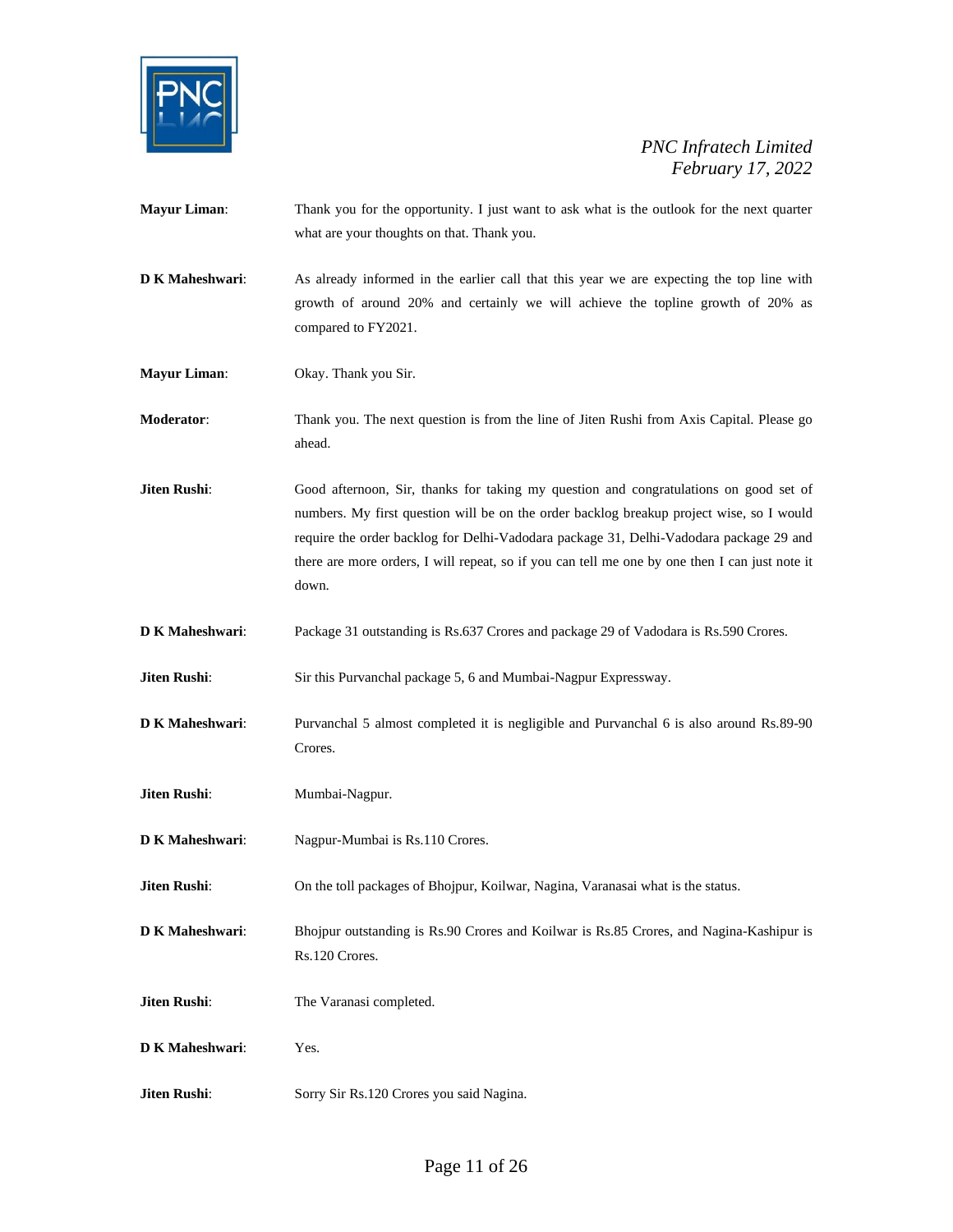

| <b>D K Maheshwari:</b> | Yes.                                                                                                                                                                                                                                                                                                            |
|------------------------|-----------------------------------------------------------------------------------------------------------------------------------------------------------------------------------------------------------------------------------------------------------------------------------------------------------------|
| <b>Jiten Rushi:</b>    | Varanasi complete.                                                                                                                                                                                                                                                                                              |
| <b>T. R. Rao:</b>      | it will be completed during the current quarter. Varanasi also we completed and there is no<br>significant order backlog there. We completed and received the completion certificate for<br>the project.                                                                                                        |
| <b>Jiten Rushi:</b>    | Sir this Jhansi package one and Chakeri-Allahabad.                                                                                                                                                                                                                                                              |
| <b>D K Maheshwari:</b> | Jhansi package one also we received completion certificate on 28th January this quarter and<br>there is no order backlog as on that, there is no significant order backlog in Jhansi Package<br>one                                                                                                             |
| <b>D K Maheshwari:</b> | And Chakeri-Allahabad outstanding is Rs. 460 Crores.                                                                                                                                                                                                                                                            |
| Jiten Rushi:           | Which package Sir.                                                                                                                                                                                                                                                                                              |
| <b>D K Maheshwari:</b> | Chakeri-Allahabad.                                                                                                                                                                                                                                                                                              |
| Jiten Rushi:           | Continuing on that what is the Andhra Pradesh because you said that till December, we<br>cannot do the execution because of the extended monsoon and the status so whether have<br>we done any execution in December or the order backlog is still Rs 975 Crores and the<br>execution has started from January. |
| <b>T. R. Rao:</b>      | No. In the December quarter, we have done some execution where water is not released and<br>again we will resume the canal works and other works from the first week of March.                                                                                                                                  |
| Jiten Rushi:           | What is the outstanding order backlog there in that project.                                                                                                                                                                                                                                                    |
| T. R. Rao:             | It is around Rs 960 Crores.                                                                                                                                                                                                                                                                                     |
| Jiten Rushi:           | Sir this UP water supply project of Rs.275 Crores, which we had received. What is that<br>order backlog?                                                                                                                                                                                                        |
| D K Maheshwari:        | Rs.2,700 Crores.                                                                                                                                                                                                                                                                                                |
| Jiten Rushi:           | No Rs.2,700 Crores opening one, so last quarter it was Rs.255 Crores as on September.                                                                                                                                                                                                                           |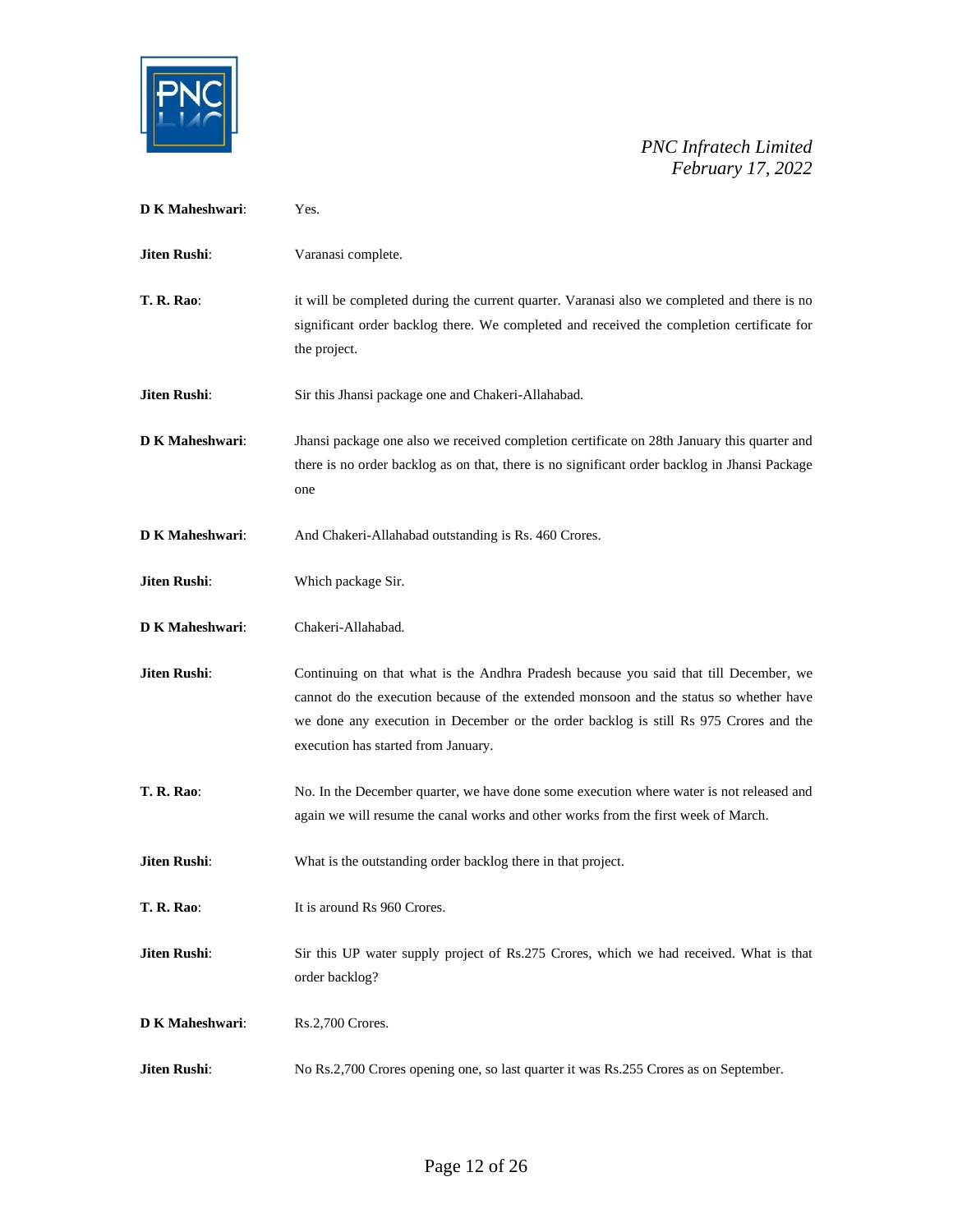

| D K Maheshwari:        | Rs.246 Crores.                                                                                                                                                                                                                                                                                                                                                                         |
|------------------------|----------------------------------------------------------------------------------------------------------------------------------------------------------------------------------------------------------------------------------------------------------------------------------------------------------------------------------------------------------------------------------------|
| Jiten Rushi:           | You have not booked any revenue from this other two UP project of Rs.32 billion; you will<br>be booking revenue from Q4 of around Rs.100 Crores right Sir.                                                                                                                                                                                                                             |
| <b>T. R. Rao:</b>      | In Q4, we will be booking the revenue.                                                                                                                                                                                                                                                                                                                                                 |
| Jiten Rushi:           | Next question is on the balance sheet number, so if you can give me the debtors, creditors,<br>inventory, unbilled revenue, retention and mobilization advances.                                                                                                                                                                                                                       |
| <b>D K Maheshwari:</b> | Mobilization advance was Rs.536 Crores as on December 2021, debtors is Rs.1,600 Crores,<br>and debtor days are of 96 days.                                                                                                                                                                                                                                                             |
| Jiten Rushi:           | Creditors, inventory, retention, unbilled.                                                                                                                                                                                                                                                                                                                                             |
| <b>D K Maheshwari:</b> | Retention was Rs.203 Crores.                                                                                                                                                                                                                                                                                                                                                           |
| Jiten Rushi:           | Inventory and creditors Sir.                                                                                                                                                                                                                                                                                                                                                           |
| D K Maheshwari:        | Rs.494 Crores of inventory.                                                                                                                                                                                                                                                                                                                                                            |
| Jiten Rushi:           | Rs.494 Crores. Creditors would be.                                                                                                                                                                                                                                                                                                                                                     |
| D K Maheshwari:        | Creditors is Rs.629 Crores.                                                                                                                                                                                                                                                                                                                                                            |
| Jiten Rushi:           | Any unbilled Sir or this is small only as usual.                                                                                                                                                                                                                                                                                                                                       |
| <b>D K Maheshwari:</b> | It is negligible.                                                                                                                                                                                                                                                                                                                                                                      |
| Jiten Rushi:           | Sir, why the debtor days were high like 96 days, it is very high as compared to the usual run<br>rate, so any reason why or we have done some late bookings which resulted in high debtors.                                                                                                                                                                                            |
| <b>D K Maheshwari:</b> | As you aware that PNC Infratech is not having utilization limit that is why we are not<br>taking the disbursement from our HAM project from the lenders. Irrespective as some<br>amount we are discounting on the rate of 4%, instead of taking the disbursement from<br>lenders,. That is why debtor days are higher because of the outstanding at the HAM projects<br>Rs.940 Crores. |
| Jiten Rushi:           | So, Rs.940 Crores is the outstanding from HAM projects as on December.                                                                                                                                                                                                                                                                                                                 |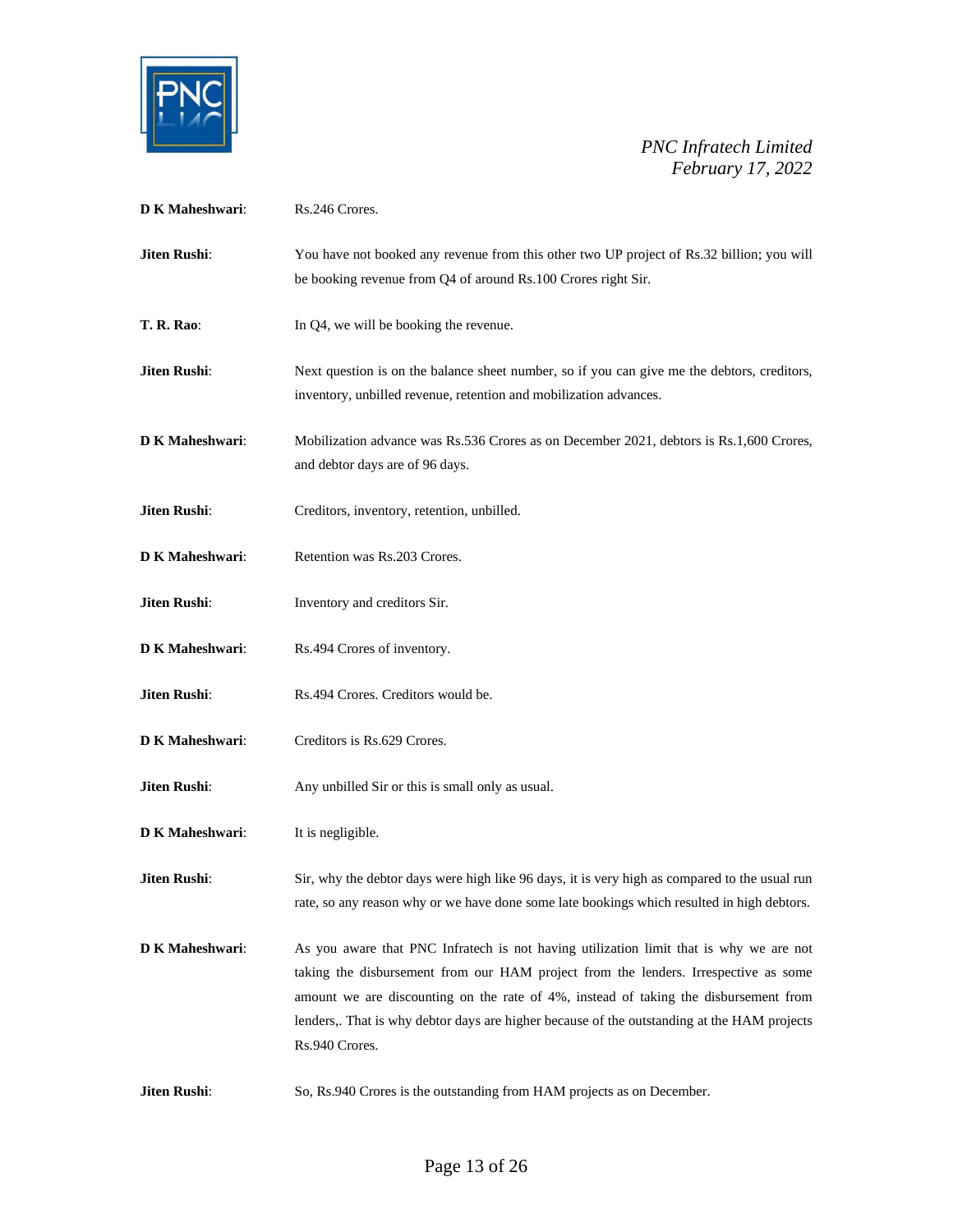

| D K Maheshwari:     | It is 61% of the total debt outstanding.                                                                                                                                                                                                                                                                                                                                                                    |
|---------------------|-------------------------------------------------------------------------------------------------------------------------------------------------------------------------------------------------------------------------------------------------------------------------------------------------------------------------------------------------------------------------------------------------------------|
| Jiten Rushi:        | Will this strategy continue in this quarter also that we will be not taking in traditional debt<br>from the                                                                                                                                                                                                                                                                                                 |
| D K Maheshwari:     | We started to take a disbursement.                                                                                                                                                                                                                                                                                                                                                                          |
| <b>Jiten Rushi:</b> | Sir. What is the toll collection numbers for the projects?                                                                                                                                                                                                                                                                                                                                                  |
| D K Maheshwari:     | Toll collection in MP Highway was Rs. 12.8 Crores.                                                                                                                                                                                                                                                                                                                                                          |
| Jiten Rushi:        | This is in Crores right Sir.                                                                                                                                                                                                                                                                                                                                                                                |
| D K Maheshwari:     | Yes, and OMT project Kanpur Ayodhya is Rs.121.5 Crores, Kanpur Highway is Rs.33.5<br>Crores, Narela is Rs.10.7 Crores and Bareilly Almora is Rs.40.30 Crores and Ghaziabad is<br>Rs.64.5 Crores.                                                                                                                                                                                                            |
| Jiten Rushi:        | Sir nine-month Capex in Q4 target and next year Capex target and revenue growth guidance<br>next year and margin guidance.                                                                                                                                                                                                                                                                                  |
| D K Maheshwari:     | The Capex, we have earlier informed around Rs.125 Crores, but in nine months we have<br>taken only Rs.20 Crores and we expect in total it should be aoound Rs.40 Crores in<br>FY2022.                                                                                                                                                                                                                       |
| Jiten Rushi:        | And next year.                                                                                                                                                                                                                                                                                                                                                                                              |
| D K Maheshwari:     | Next year it would be around Rs.125 Crores.                                                                                                                                                                                                                                                                                                                                                                 |
| Jiten Rushi:        | What is the revenue guidance for next year.                                                                                                                                                                                                                                                                                                                                                                 |
| <b>T. R. Rao:</b>   | Subject to the disclaimer, next year revenue guidance will be 10% to 15%.                                                                                                                                                                                                                                                                                                                                   |
| Jiten Rushi:        | Are you biding for any projects at Ganga Expressway subcontracting? Are we looking to<br>bid for such project because you are bidding for TOT model which is again the asset heavy<br>model, so if we have not participated in the BOT projects of Ganga Expressway and what is<br>the logic of bidding for this TOT project and are you interested in taking a subcontracting?<br>That is it from my side. |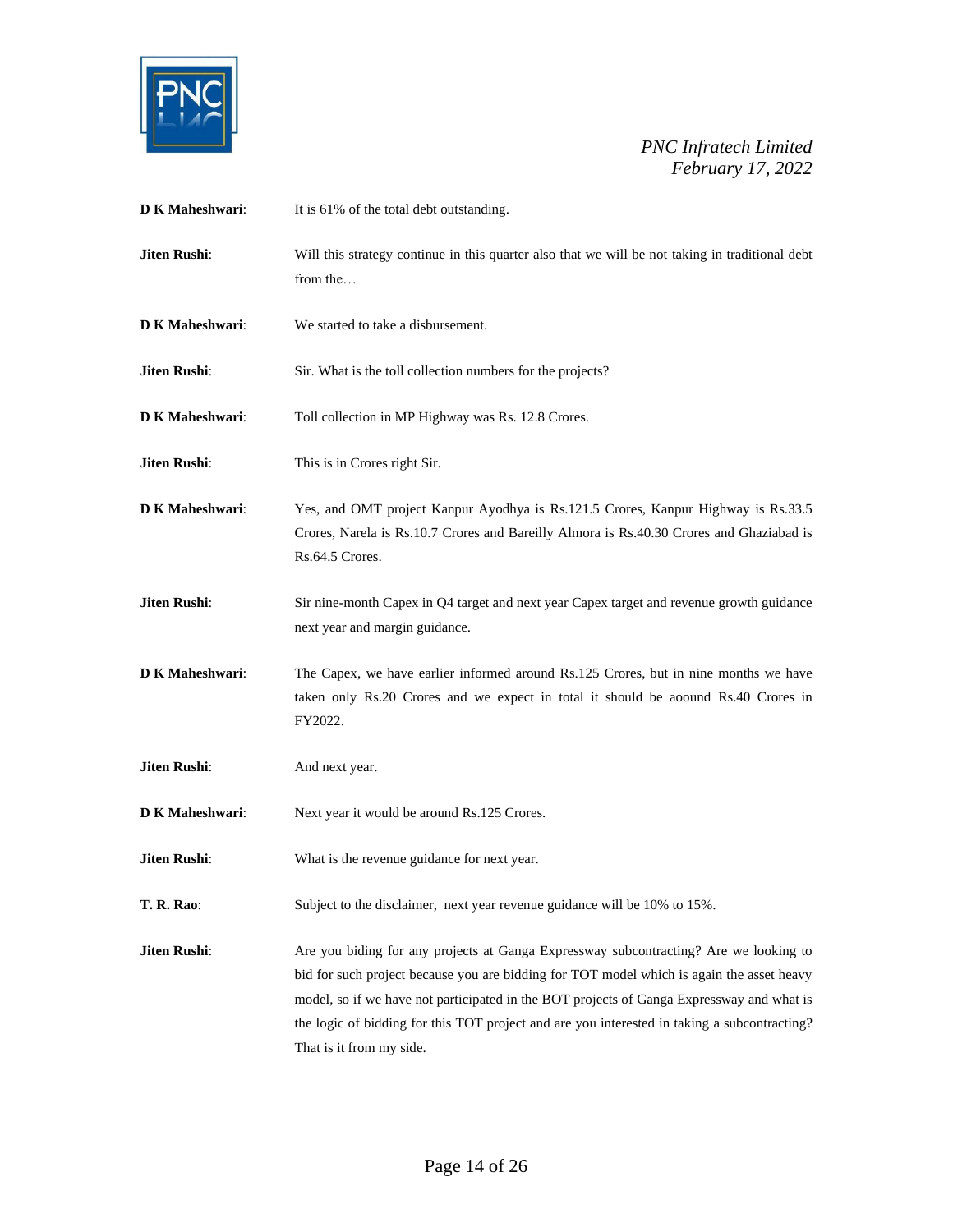

| <b>T. R. Rao:</b>   | All the TOT bids are brownfield projects, where we have a tangible toll revenue history. In<br>case of the Ganga Expressway, being a greenfield project and completely a greenfield<br>alignment, there we perceived some risks in that, whether or how the traffic will be diverted<br>from the existing network to this road and how much time it will take to ramp up the traffic.<br>The key consideration being the traffic revenue risk, we have not participated.                                                                                                                                  |
|---------------------|-----------------------------------------------------------------------------------------------------------------------------------------------------------------------------------------------------------------------------------------------------------------------------------------------------------------------------------------------------------------------------------------------------------------------------------------------------------------------------------------------------------------------------------------------------------------------------------------------------------|
| Jiten Rushi:        | Are we signing to take any subcontracting from Adani and IRB for this Ganga Expressway?<br>If it takes award because we are the expert in UP.                                                                                                                                                                                                                                                                                                                                                                                                                                                             |
| T. R. Rao:          | As of now it is being between the two corporates, we do not want to discuss much on that.                                                                                                                                                                                                                                                                                                                                                                                                                                                                                                                 |
| Moderator:          | Thank you very much. The next question is from the line of Faisal Hawa from H.G Hawa $\&$<br>Co. Please go ahead.                                                                                                                                                                                                                                                                                                                                                                                                                                                                                         |
| <b>Faisal Hawa:</b> | Do we see any kind of risk emerging from the high debt levels that NHAI is having at this<br>point of time and could it be a reason for their releasing these orders not on time in this<br>financial year also.                                                                                                                                                                                                                                                                                                                                                                                          |
| <b>T. R. Rao:</b>   | Because of the code of conduct being still in force in Uttar Pradesh and also in four more<br>states, where these projects are located. It is understood that the evaluation is taking more<br>time because they also want to appoint the independent engineers before awarding these<br>contracts to the concessionaires and the contractors, so this is getting delayed. But we<br>expect the opening of the financial bids as well as the awarding activity will be picked up in<br>the next one and half months before the end of this financial year, so that the NHAI could<br>reach their targets. |
| <b>Faisal Hawa:</b> | Do you feel about the high debt levels that NHAI is carrying, could it be a risk to the entire<br>industry?                                                                                                                                                                                                                                                                                                                                                                                                                                                                                               |
| T. R. Rao:          | This is a very larger issue and I think we do not want to comment on that, but being a<br>government authority and also NHAI got huge asset base and also they want to go for<br>monetization in bid way we do not foresee any major risk regarding cashflows. They also<br>have other frameworks like InvIT and SPVs to garnet the funds.                                                                                                                                                                                                                                                                |
| <b>Faisal Hawa:</b> | Thank you.                                                                                                                                                                                                                                                                                                                                                                                                                                                                                                                                                                                                |
| <b>Moderator:</b>   | Thank you. The next question is from the line of Shravan Shah from Dolat Capital. Please<br>go ahead.                                                                                                                                                                                                                                                                                                                                                                                                                                                                                                     |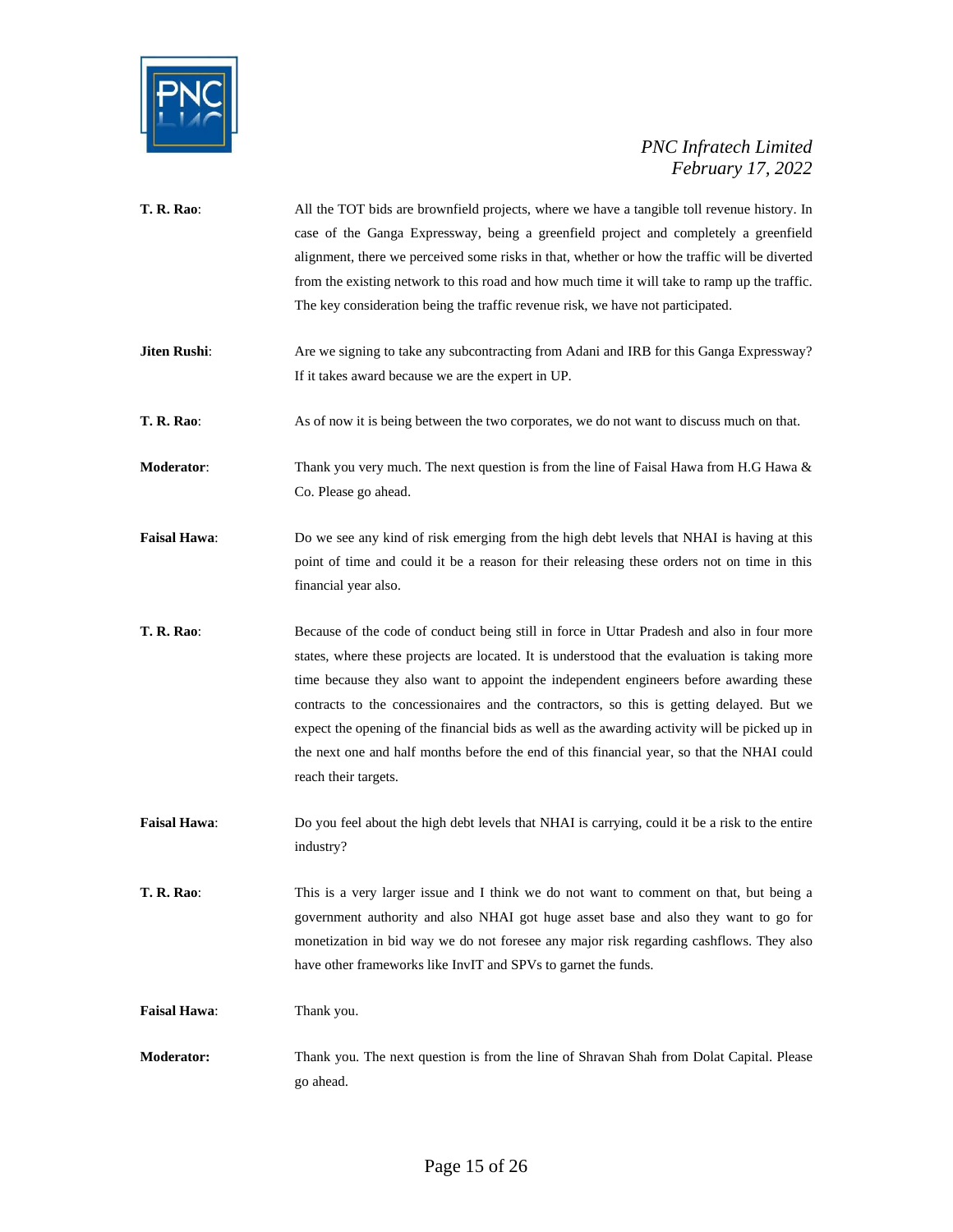

- **Shravan Shah:** Thank you Sir. Most of my questions have been answered. Just trying to understand, if we can get a 20% top line growth for this year, does that mean we are looking at a design in the fourth quarter on the top line front.
- **T. R. Rao:** Fourth quarter would be definitely better than the corresponding quarter of the last year and the top line, as my colleague has mentioned, would be 20% minimum.
- **Shravan Shah**: Next year when we are seeing a 15% so that is based on the assumption that what even if you can repeat in terms of the order inflow, we are expecting four, five projects out of 19 bits, so how much is the value of each of these projects or average size and in general how much we are targeting to get the order inflow in this one and a half months.
- **T. R. Rao**: We have already secured orders worth Rs.2,700 Crores and as we had earlier mentioned our total expected order inflow for the current financial year would be around Rs.8,000 Crores. Since we already got Rs.2,700 Crores, we are looking forward to have an order of around Rs. 5000 Crores before end of this current financial year.
- **Shravan Shah**: Then as it is slightly on the lower side, so next year can we look at our Rs.10,000 plus Crores kind, because to sustain the growth of 15% we need a sizeable order inflow or rather we need to keep on increasing the order inflow from FY2023 onwards. I am just trying to understand if that is the case, are we only looking at the road as a case because previously we are looking at airport and other, so now as we said in water we will be first now consolidating, so are we looking further order inflow in the water also or only the road that would be the driving 70%, 80% of order inflow and there also how much are we now comfortable to look at the HAM projects as a inflow for this out of this Rs.4000 to 5000 Crores and for next year also how much we can take HAM projects.
- **T. R. Rao:** Our road sector portfolio in the order flow also we are expecting around 70% to 75% because that will continue to be our focus area and focus sector; and whatever orders we will be expecting from the roads and highways sector would be around that percentage. We always look forward to have 50% HAM projects and 50% EPC projects so that there is a balance between the fund-based and non-fund-based projects. Because the government has already allocated Rs.60,000 Crores in the FY2023 for the Jal Jeevan Mission, many other state governments will also come with projects, and also it is expected that fourth phase also will come in from Uttar Pradesh. There also we look forward to bid, in case good opportunities are there under the Jal Jeevan Mission. As our Managing Director has mentioned before embarking on the new projects, whatever projects we got 4800 villages we want to consolidate them; we want to submit the DPRs and start the work for those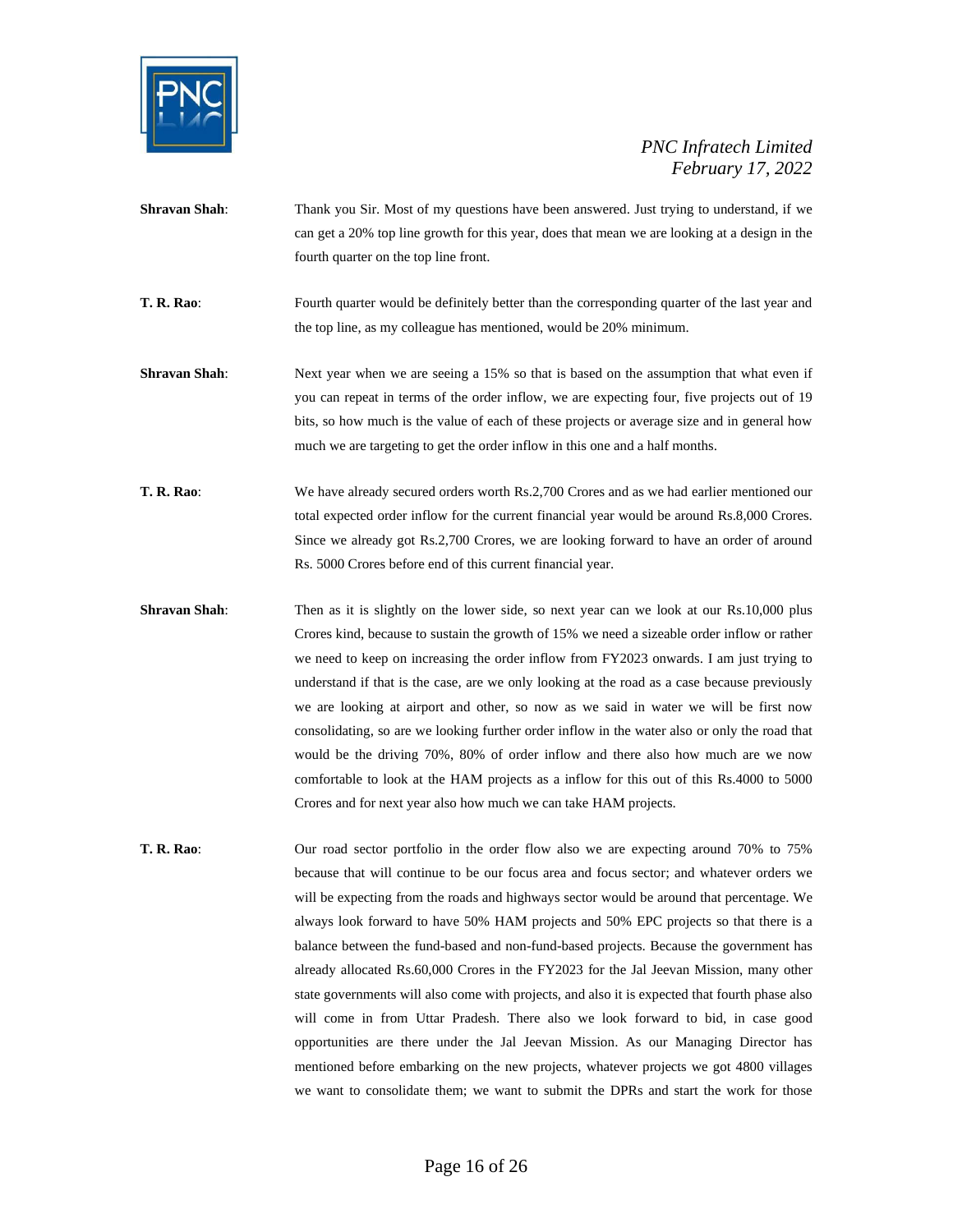

projects before venturing further. But definitely, before end of FY2023, we have another 13 months from now so we look forward to have more projects in that space. In case of airport sector, we have a lot of synergy between the roads and the airports particularly airfield pavements, so we also see if good EPC opportunities are there we will bid for them.

- **Shravan Shah:** Sir just if you can help me in terms of the asset monetization so previously you said that we were looking at five HAM and one annuity project so where Rs.680 Crores kind of a equity has invested. Where are we, will it be a direct phase or InvIT form how much time it will take when can we see the announcement and at the same time in terms of this water continuing to on that part, the previous three water projects is Rs.3500 odd Crores and I think correct me if I am wrong you mentioned that in terms of the DPR post that does that value can increase sizably in terms of after finalizing the DPR and broadly how much revenue are we looking at in FY2023 from this Rs.3500 odd Crores.
- **T. R. Rao**: Definitely once the DPR gets finalized, there will be increase in the estimate. Now we are assuming @ Rs.1 crore per village, which can go up to Rs.1.3 to 1.4 Crore on an average per village. There will be around 30% to 40% increase in the value of these water projects and accordingly in first phase we have 2476 villages will roughly translates to Rs.3,000 Crores and 50% of that we are expecting in FY2023. It roughly comes to around Rs.1500 Crores it may further increase, but it would be around Rs.1,500 Crores execution in FY2023.
- **Shravan Shah:** That is great and now on the asset monetization front of five HAM and one annuity.
- **D K Maheshwari:** We have received a pre-proposal for monetization which are still under evaluation
- **Shravan Shah**: Are we only looking at direct sale and not the InvIT format or that option is also available.
- **T. R. Rao**: Yes, that option is also available, but we will see what kind of valuation we are getting finally from these proposals what we received. Then we will take a call before end of this financial year accordingly.
- **Shravan Shah**: Broad timeline in terms of getting our equity back, is it fair to say that in FY2023 we may not see any kind of an inflow coming back in terms of the equity coming back it most likely would be in the FY2024 is it a right understanding.
- **T. R. Rao**: Yes, largely it is a right understanding.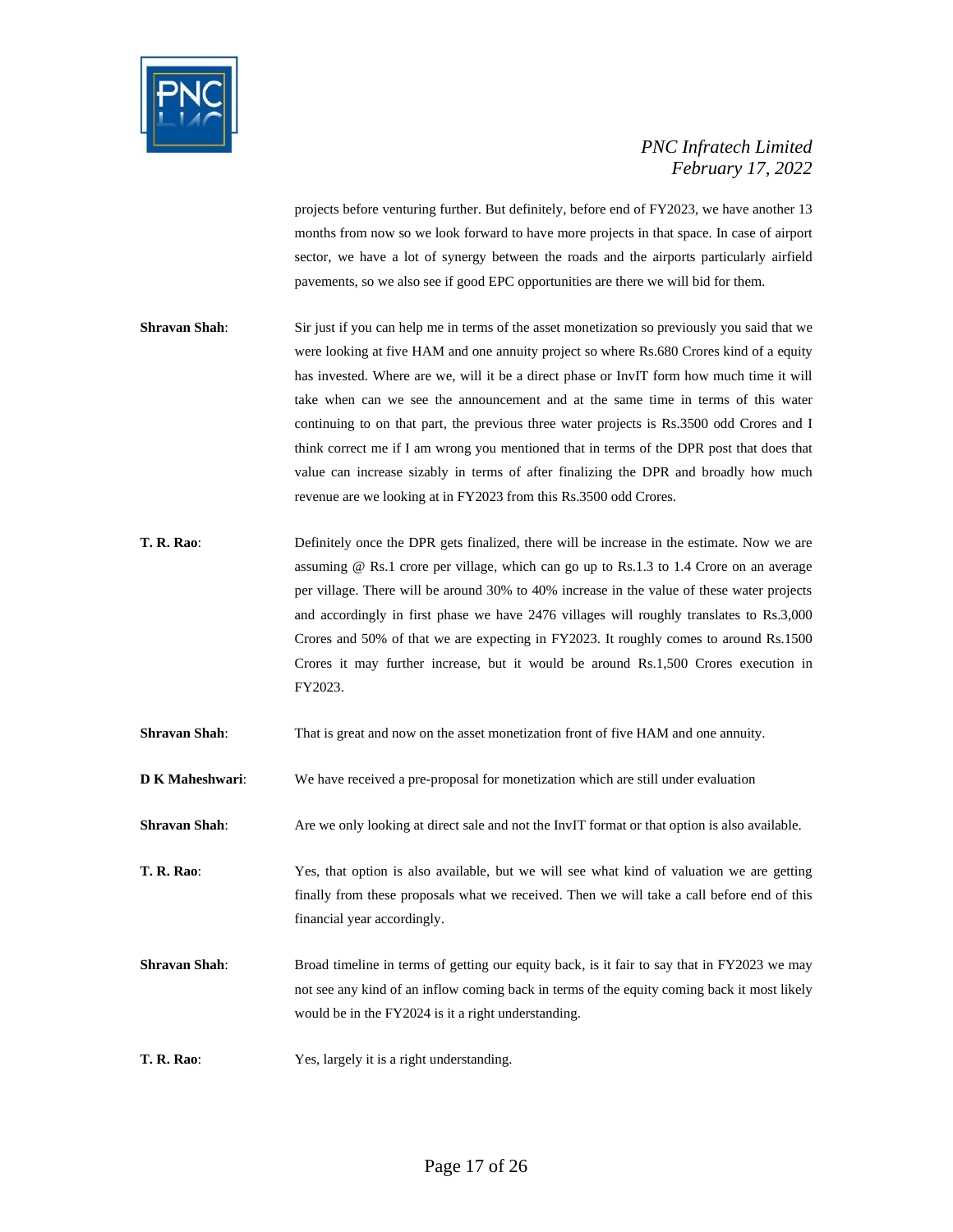

**Moderator**: Thank you. The next question is from the line of Alok Deora from Motilal Oswal Financial Services Ltd. Please go ahead.

**Alok Deora**: Good afternoon and congratulations on decent quarter. A lot of questions already answered, just one question on the TOT bidding. I just wanted to understand the strategy there because how much of this kind of asset heavy projects we are willing to take because a few quarters back we have mentioned that we are not looking at any sort of a toll projects, so now that we have looking to bid for TOT projects which has a very long-term kind of toll collection so how much of this would we are looking to keep as a part of our overall order book going forward.

**T. R. Rao**: Yes, this is particularly what we have done, out of three TOT bundles, we bid for two bundles. As you know bundle six is virtually in our backyard. It is Agra bypass, we know about the project, in fact we executed the EPC of that project. With certain considerations, we bid for that and in the case of the TOT bundle seven where we got user free collection contract for one year, as we are the highest bidder and we got the project and we started toll collection from 1st of January. There also we got some kind of first-hand information, but as a long-term strategy we are not looking at TOT as the kind of area, where we will be pursuing, but these two we bidwith some specific reasons and also they are very close to our area of business and the center of our operations.

**Alok Deora**: The water project which we won very recently when is that expected to start.

- **T. R. Rao**: Water project what we got in the month of January, has 2337 villages and we are expecting the list of villages will be provided by State Water & Sanitaton Mission by March 22 and then we will have a three-month time to prepare the DPRs and getting them, approved, say by the end of June. Once the DPRs get approved, then we will commence execution of these projects from the Q2 of FY2023 onwards.
- **Alok Deora**: Large part would come in the second half of FY2023 in terms of revenue recognition.
- **T. R. Rao:** Initially when we start these projects, there will be some enabling works and other activities such as boring etc, so the substantial execution will start from the H2 of FY 2023.

**Alok Deora**: Yes, that is all from my side Sir. Thank you and all the best.

**Moderator**: Thank you. The next question is from the line of Bharani Vijay Kumar from Spark Capital Advisors India Pvt. Ltd. Please go ahead.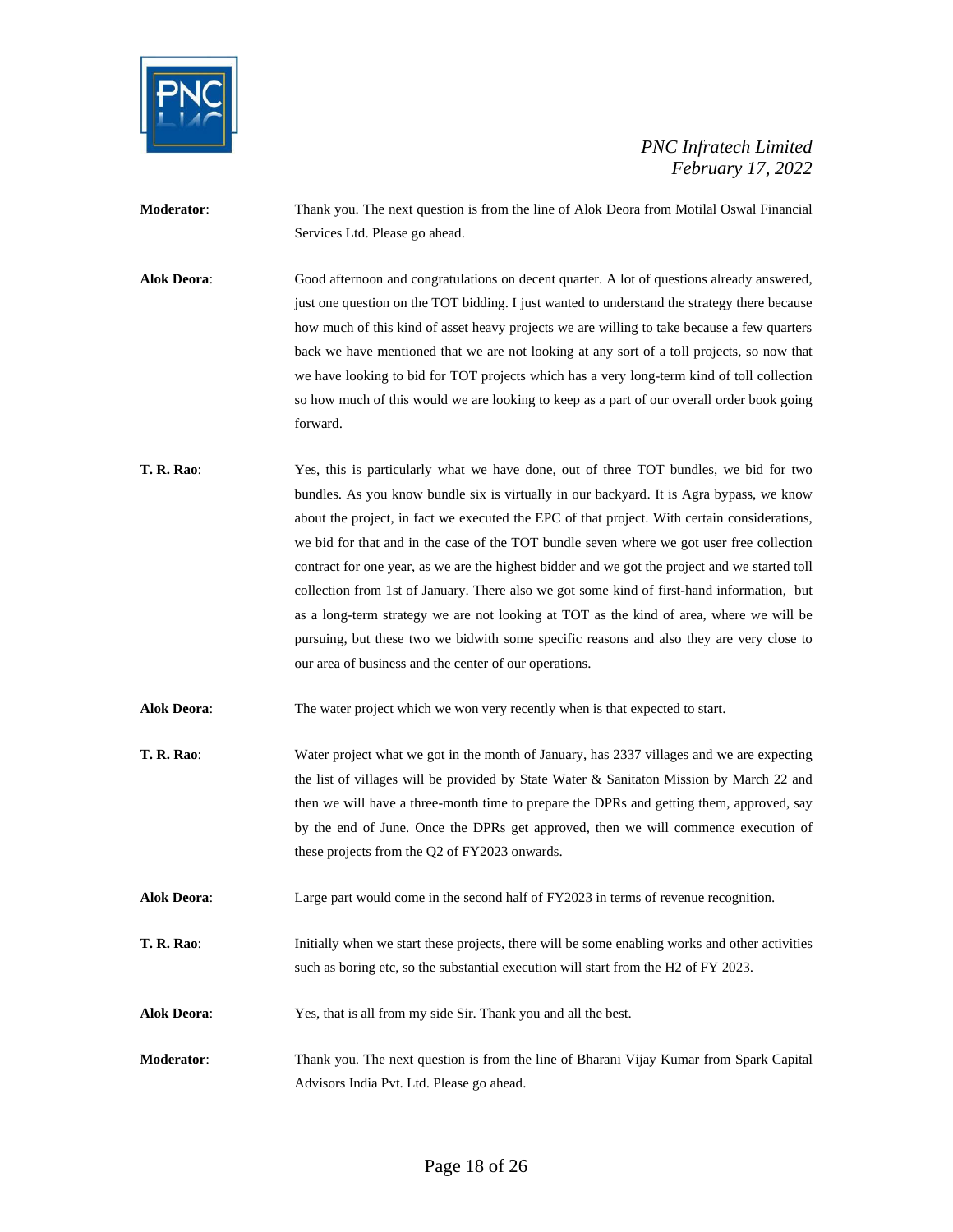

- **Bharani Vijay Kumar**: Good afternoon, Sir. My question is on this Jal Jeevan Mission project. If the final project cost or value is not finalized based on what is this order awarded the 2337 L1, that is just an initial estimate and it will change after your DPR preparation is that the understanding.
- **T. R. Rao**: Yes, it is the initial estimate of Rs. 2337crore say Rs.1 Crore per village subject to preparation and approval of the DPRs.
- **Bharani Vijay Kumar**: Right and still the L1 mechanism is what is used to award these projects right.

**T. R. Rao**: Yes, these projects are awarded based on L1 basis. There is a set of BOQ and on those rates, one has to bid either the plus or minus percentage and whoever quotes the lowest the bids are awarded. On the quantities of the DPRs, this already pre-agreed BOQ rates are applied and then accordingly project cost is decided for each village.

- **Bharani Vijay Kumar**: Understood, so how was the cost pass-through mechanism in this Jal Jeevan Mission projects? Would we have any problems due to the material cost increases?
- **T. R. Rao**: In phase two we have an escalation provision for the resin and in case of any increase in the HDPE material there is the escalation provision there, but in phase three that provision they have removed it. Otherwise there is no provision for the escalation in the Jal Jeevan Mission projects, whatever the BOQ rates or whatever so it has considered some kind of an escalation factor in that. Any steep increase or any unexpected increase in the basic input materials, it will have some pressure on the margins but there is something already inbuilt it in these rates.
- **Bharani Vijay Kumar**: What will be the typical mix of components in a project like how much percentage of cost would be say pipes, pumps, electrical works and civil works?
- **T. R. Rao**: We do not have the break up readily available and we can share with you separately.
- **Bharani Vijay Kumar**: What are the kind of margins we are expecting in this project including some margin pressures in the next one year.
- Yogesh Kumar Jain: It will be something around 14% EBITDA margin.
- **Bharani Vijay Kumar**: Okay that is it from my side. Thank you so much Sir. I will probably get in touch with you on this water project split.
- **T. R. Rao**: Sure.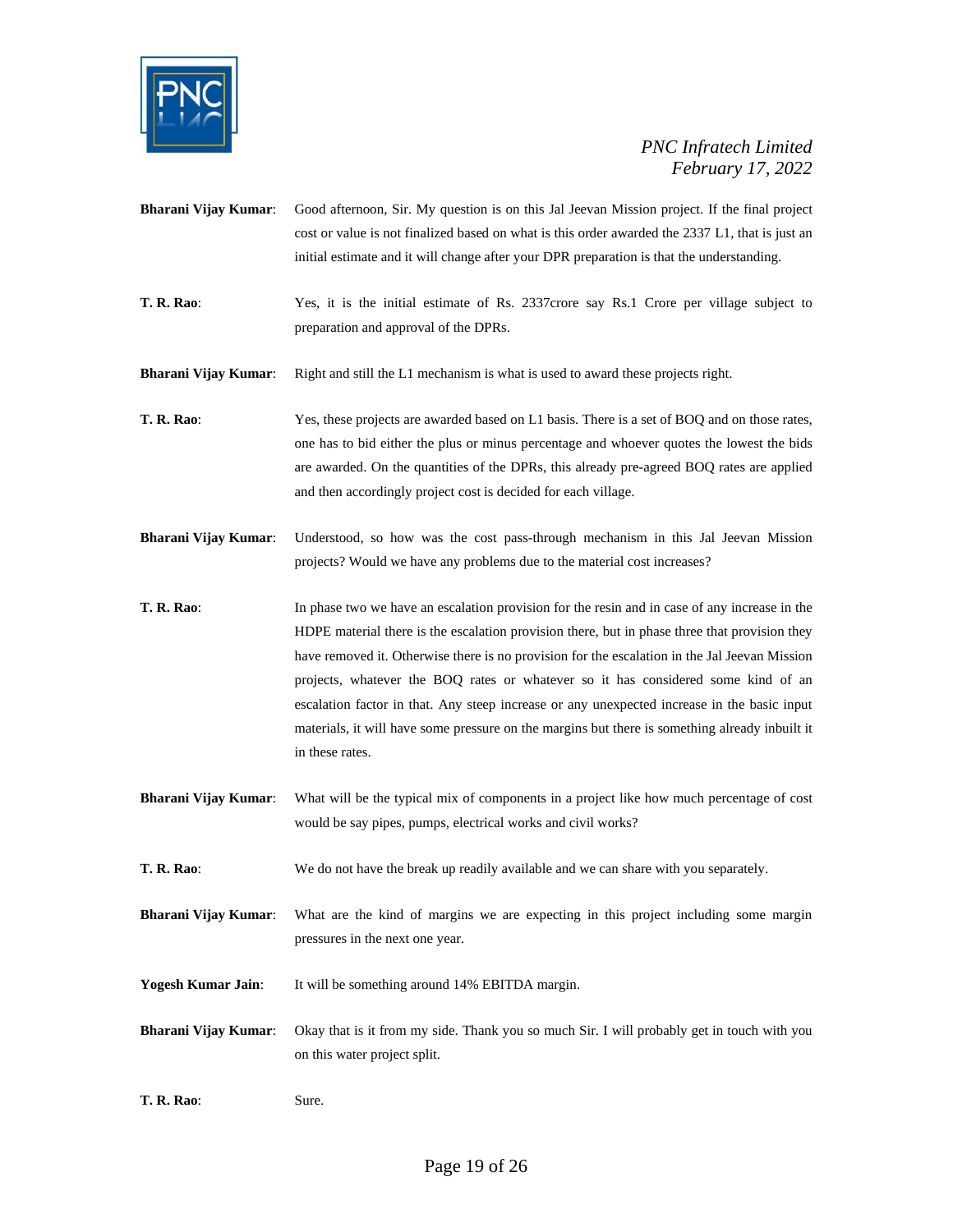

**Bharani Vijay Kumar**: Okay thank you.

**Moderator**: Thank you. The next question is from the line of Vibhor Singhal from Phillip Capital. Please go ahead.

**Vibhor Singhal**: Yes, thanks for taking my question again. Sir two questions one a bookkeeping question what is the outstanding order value of Lucknow Ring Road in the order book.

**D K Maheshwari:** It is Rs.700 Crores.

**Vibhor Singhal:** Just one last question from my side. Sir, like you said, in the past nine months, we had seen a very high intensity of competition, and we also were awarded very less projects and we are expecting more projects in the next 45 days. Sir, are we constraining ourselves in bidding for projects only in the north and central part of India because in the past nine months, we have seen in AP, and in Vizag, we were awarded projects, we were awarded projects in Kerala, and we are getting projects from Tamil Nadu, we are also obviously doing projects in Mumbai, Nagpur, and are also getting projects from Karnataka, but if I see the order book, our order book majority in today's date, we get projects from UP, MP, Rajasthan, Gujarat, and Bihar, so are we are trying to restrict ourselves going into the south of India and bid for only in the north, south and central part of India or is it just coincidence?

Yogesh Kumar Jain: It is not like that we are executing projects in north as well as central part of India. We are executing the projects in Maharasthra, Karnataka, , Andhra, Telangana, MP, Rajasthan in addition to UP , but the maximum bids which are coming from Punjab, and it is mostly for the North, but it is not that the competition has been in the bids, but the targeted bids which were there for us, which were submitted, those bids have not opened. Bids should be opened and we are bidding all over India except Kerala.

**Vibhor Singhal:** Any specific reason why we are not bidding in Kerala?

**Yogesh Kumar Jain**: We are not having that good experience in Kerala before. That is the reason.

**Vibhor Singhal:** Thank you so much Sir, thanks for answering my questions and wish you all the best.

**Moderator**: Thank you. The next question is from the line of Uttam Kumar Srimal from Axis Securities. Please go ahead.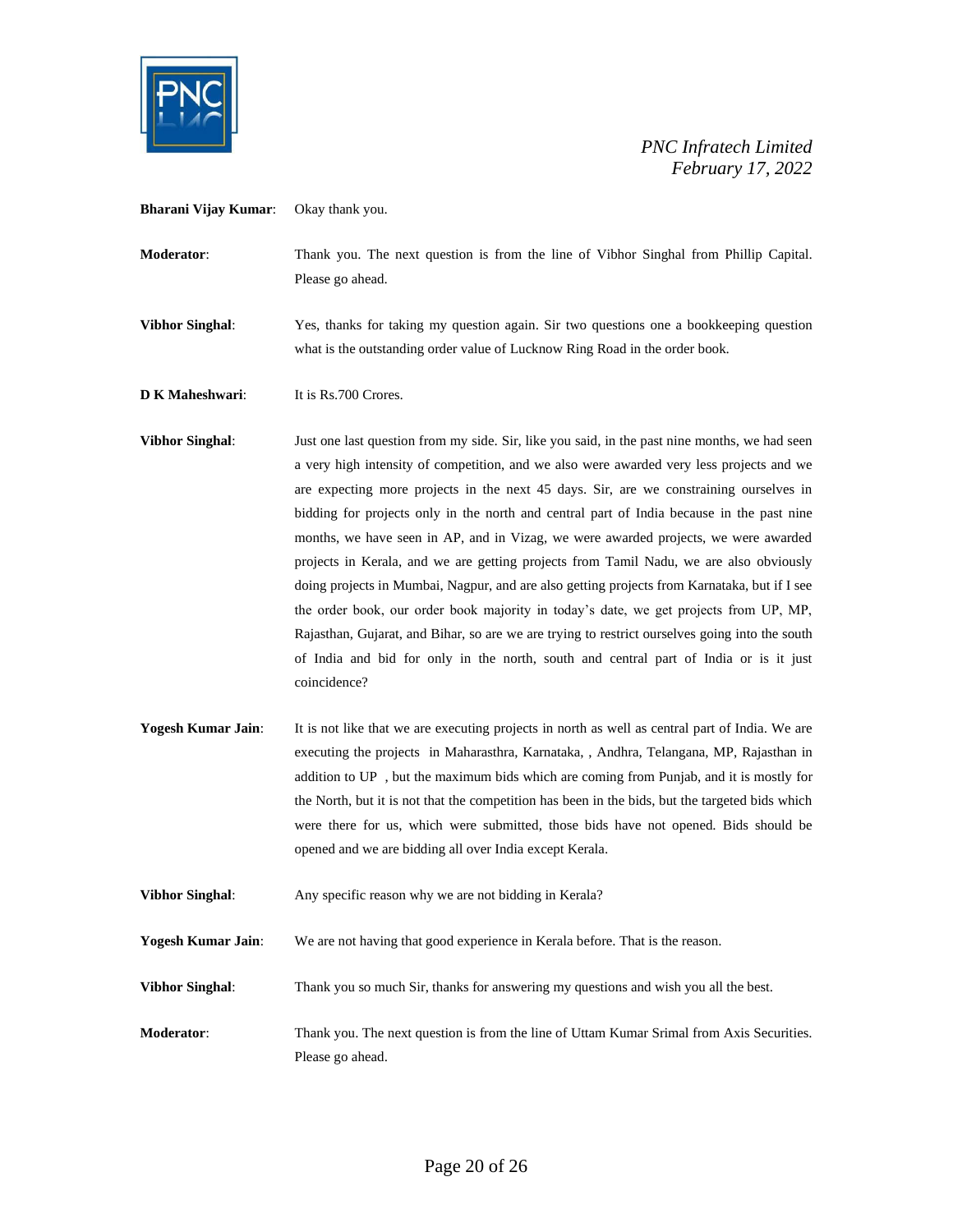

- **Uttam Kumar Srimal**: Thank you Sir for giving the opportunity and congratulations on good set of numbers. Sir can you give the breakup of equity investment and HAM what has been how much we had invested in this year and balance that will be invest in this year and the bifurcation for the next two years in the HAM projects.
- **D K Maheshwari:** Actually, we require Rs.1,470 Crores total equity in 11 HAM projects, out of that Rs.754 Crores we have already increased till December the remainder is Rs.720 Crores we have to infuse in this quarter and next two years.
- **Uttam Kumar Srimal:** How much will be invested in the fourth quarter?
- **D K Maheshwari:** Fourth quarter around Rs.200 Crores FY2023 will be Rs. 320 Crores and FY2024 will be Rs.200 Crores so totally Rs.720 Crores,
- **Uttam Kumar Srimal**: Okay sir that is all from my side. Thank you, Sir.
- **Moderator**: Thank you. The next question is from the line of Parvez Akhtar Qazi from Edelweiss Securities. Please go ahead.
- Parvez Akhtar Qazi: Hi! Good afternoon and thanks for taking my question. Overall, just wanted to get your views on the impact of commodity prices on our margins for the HAM project execution that we are doing at a blended level what is the kind of margins that we will see in FY2023. Yes, I am talking about the EPC work that we do on HAM project.
- **Yogesh Kumar Jain**: It will be between 13% and 14%.
- Parvez Akhtar Qazi: Sure thanks.
- **Moderator**: Thank you. The next question is from the line of Prem Khurana from Anand Rathi. Please go ahead.
- **Prem Khurana:** Thank you for taking my questions and congratulations on a decent set of numbers this quarter. Sir just a small clarification on this water supply orders in Uttar Pradesh you said the cost estimate could change from or Rs.1 to or Rs.1.2, or Rs.1.3 or Rs.1.4 Crore per village I am assuming this variation would essentially be because of change in the BOQ and not the price that you would have given for each of these items that you need to use. Am I right in my understanding?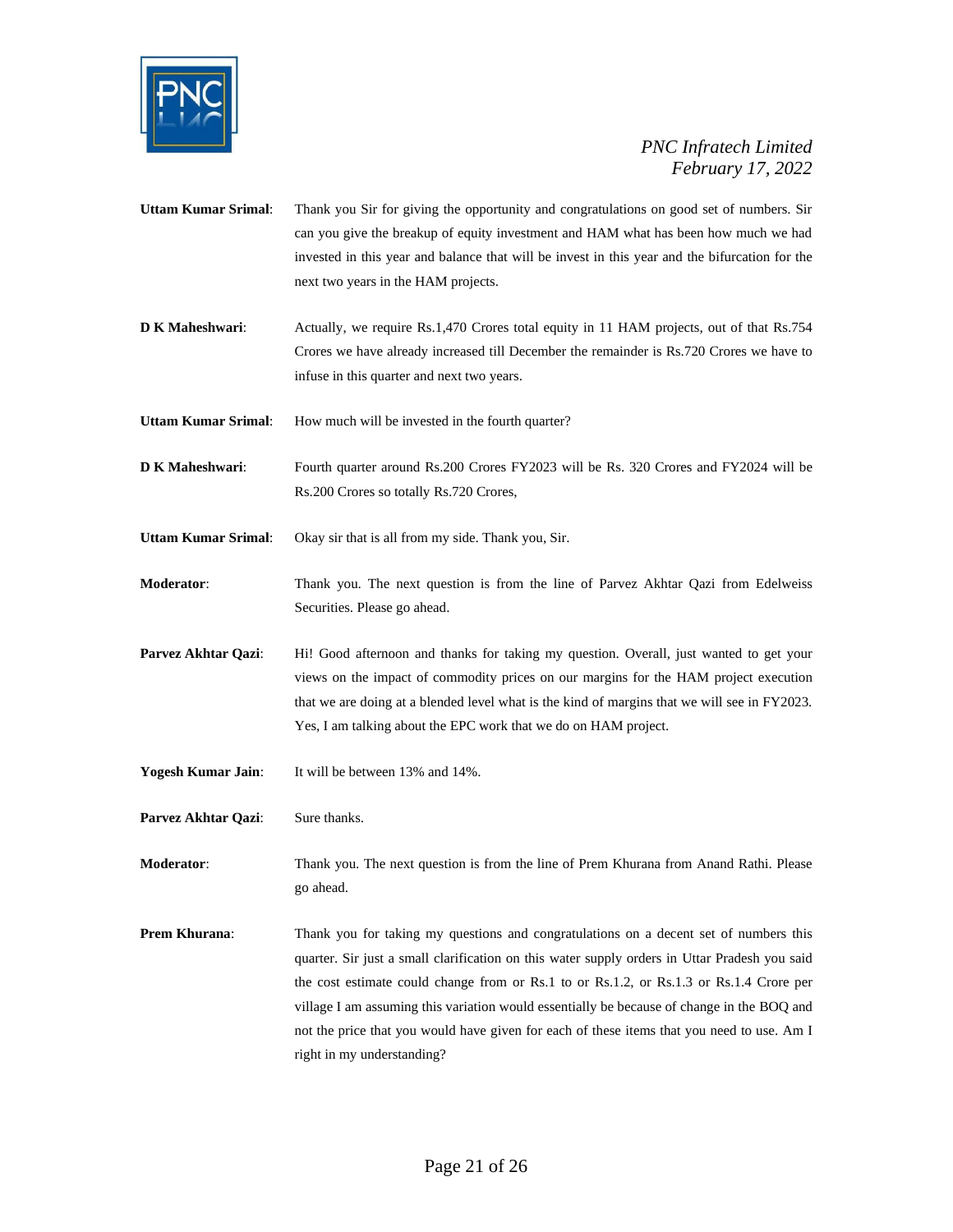

- **T. R. Rao:** Yes, increase in the quantities only should result in the increase in the overall cost of the project and the base rates will remain the same.
- **Prem Khurana:** Could there be a situation wherein let us say I mean you submit a DPR with certain number in terms of BOQ that you would be required to use and the authority was not to agree with that quantity and make you go back your estimates because assuming there is a loophole right, I mean at the time of bidding I could quote a number in terms of BOQ which is lower and then suddenly go and revise that number so you could…
- **T. R. Rao:** At the time of quoting the thing we are neither quoting for the rates nor quoting for the items because in fact these items and rates also fixed so we are only quoting plus or minus percentage over the BOQ. Subsequently based on this type surveys and type studies, we are arriving with the quantities for each village and then we are preparing the DPR. After approval of the DPR only, we will start the execution, so there would not be any kind of a differences later because while they approve the DPR, they approve the quantity for each item and the rate what was pre-decided that will be applied and then execution will be undertaken accordingly.So there would not be any different because whatever DPRs we are supporting, they are duly approved.
- **Prem Khurana:** No, I understand that so I was wondering I mean could there be a situation so we have not had that situation till this time but could there be a situation where you give a certain number in terms of BOQ and the authority says no I mean this is not the right number I mean it is possible to be able to do it for a lesser quantity could there be a situation I understand you have not had that issue till this time.
- **T. R. Rao**: They have issued guidelines for each item and DPR. Their set guidelines are there and we are preparing DPRs based on those guidelines.
- **Prem Khurana:** Sure Sir understand this and on the cash side our cash balance has come down. Is it possible to explain this Rs.250 odd Crores of cash reduction on a sequential basis what would explain this because when I look at our networking capital cycle, it essentially seems like it is lower than last quarter which essentially means I mean working capital may we would not have infused any significant money so Rs.95 Crores I understand is the equity infused? What would explain the balance around Rs.160 odd Crores of reduction in the cash balance?
- **D K Maheshwari:** As I told you that we have not taken the disbursement in our HAM projects because of the non-utilization of the working capital limited. That is why cash balance has reduced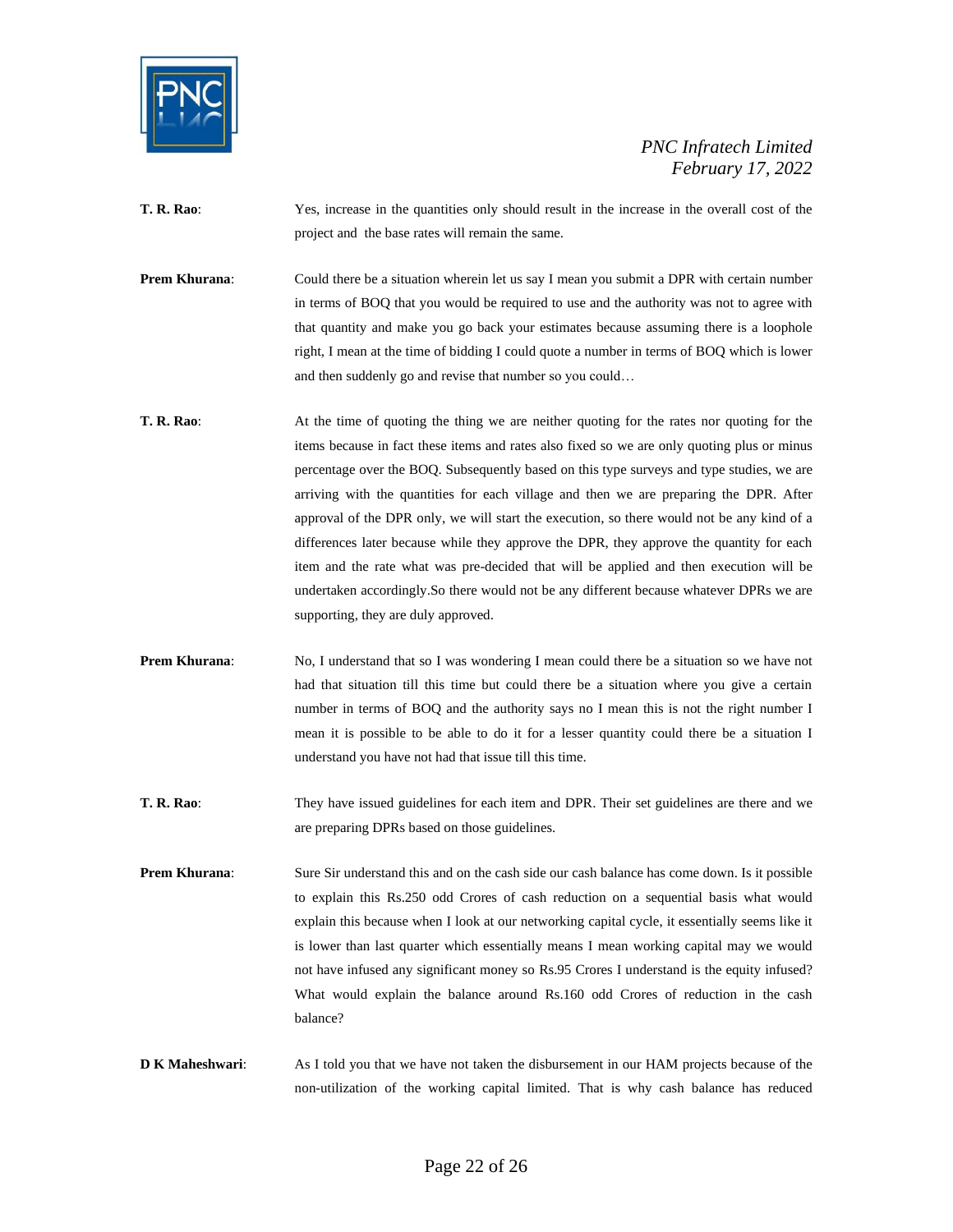

accordingly debtor days also, increased to that extent. In case we take the disbursement in our HAM project, certainly the cash and bank balance would have increased.

- **Prem Khurana:** Sir, just on this you gave creditors I mean would you be able to kind of repeat that number again, please.
- **D K Maheshwari:** It is Rs.629 Crores.

**Prem Khurana:** Thank you and all the very best for the future.

**Moderator**: Thank you. The next question is from the line of Amruta Deherkar from Wealth Managers. Please go ahead.

- **Amruta Deherkar**: Thank you for the opportunity. My question is regarding what you have mentioned about the change in the qualification criteria for the NHAI awarding so when is this applicable of these changing the criteria from is it going to impact or is it going to benefit in the Q4 or will it be from the Q1 of FY2023 onward.
- **T. R. Rao:** The real effect of this reintroduction of EMD, bid security, and also the rationalization of qualification will have a positive impact from the Q1 of next financial year.
- **Amruta Deherkar:** How are the awarding activity in the Q4 right now in January and February?
- **T. R. Rao**: Till in January and February, the awarding activity was a bit subdued because the elections are going in the five states. What we had mentioned earlier, and what we see that the awarding activity definitely will be picked up during the March before end of the current financial year.

**Amruta Deherkar**: Thank you.

**Moderator**: Thank you. The next question is from the line of Kalpit Narvekar from Allianz Global Investors. Please go ahead.

**Kalpit Narvekar:** Hello Sir thanks for taking my question and congratulations on a decent quarter. My first question was in terms of the Rs.1,520 Crores of a top line that you did in this quarter; do you think there was some loss in terms of execution because of monsoons or because of UP elections, say some sites had some rallies or something for you is there any do you think the execution could have been higher in this quarter because of that and also do you think that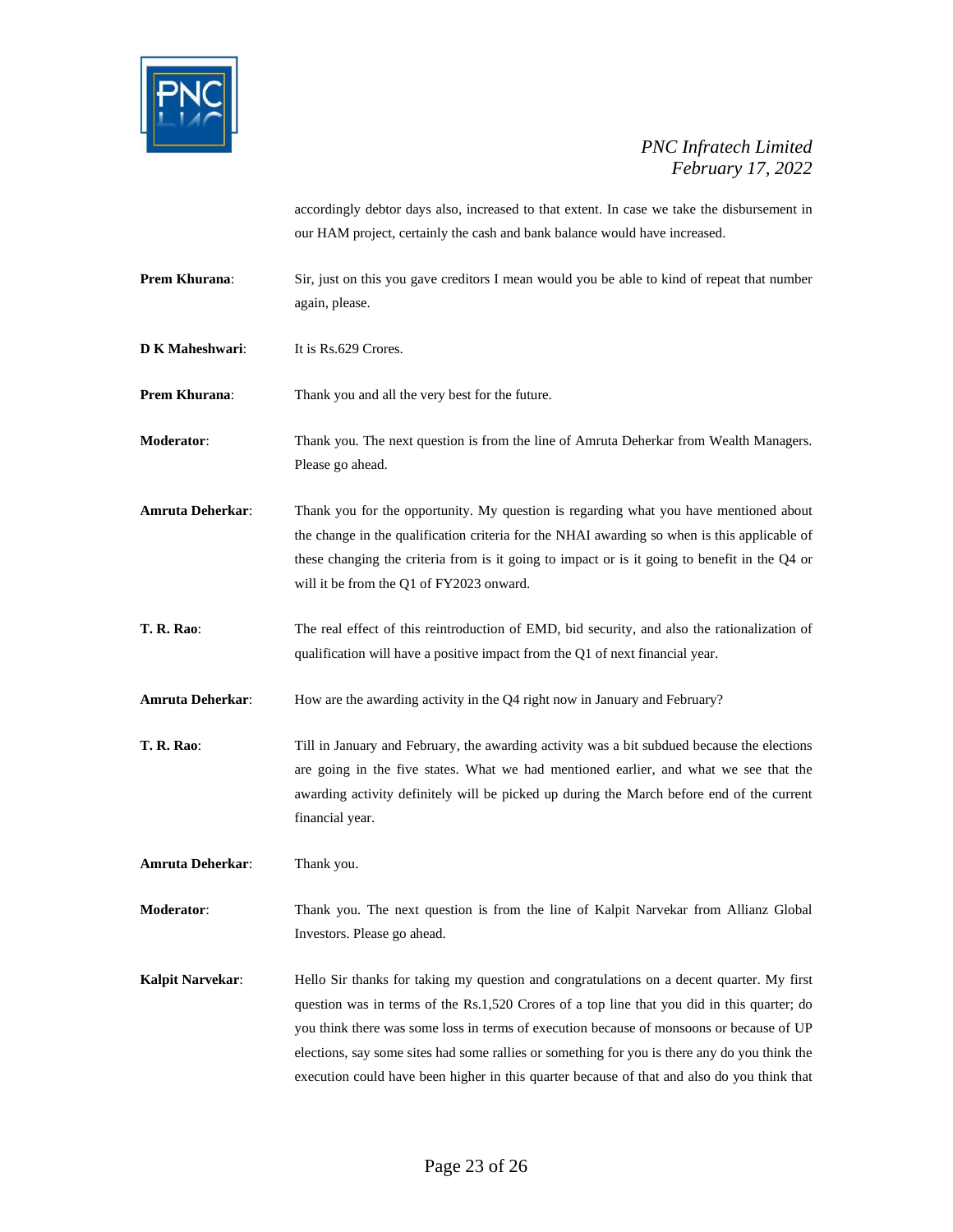

fourth quarter will have some impact on execution due to the elections, particularly in the projects in UP.

**T. R. Rao**: No. The elections in Uttar Pradesh will not have any significant impact on our execution. When compared to Q2, in Q3 there was this reduction of a few crores because in Q2 for some major projects we achieved the PCOD and before the achieving the CODs there were spurt in the activities to achieve the CODs and the execution has been expedited and that is why we could able to achieve a higher income in Q2 compared to Q3. Otherwise for a few Crores kind of a difference there is no specific reason and we do not foresee any problem with the elections even in Q4 also.

- **Kalpit Narvekar:** My second question is again related to the same thing. In terms of your exposure to UP state, what would be the order book exposure to say UPEIDA on the roadside and also on these water side 50% is funded by the state right, so do you see any impact on getting payments from these agencies given that elections are happening. Firstly how much exposure and secondly is there any risk in terms of getting payments on these projects from UP state.
- **T. R. Rao:** First thing is that Jal Jeevan Mission projects will have agrant of 50% from the government of India and 50% funded by state governments. What we understood from them that the allocations have been made by the state government also. Even during the election time also, we are getting our payments released including mobilization advance. As such allocation and funding should not be a problem. We do not foresee any funding problem would be there for the Jal Jeevan Mission projects and also, we do not foresee any funding program for the UPEIDA whatever the amounts are left out. As of now UPEIDA is not launching any new project. We will see in case any new opportunities come up, otherwise, we do not see any funding problem in UP.

**Kalpit Narvekar**: Great Sir that is very helpful. Thank you, so much and good luck.

**Moderator**: Thank you. The next question is from the line of Parikshit Kandpal from HDFC Securities. Please go ahead.

**Parikshit Kandpal:** Thank you. My question is on the bid news that you have received three offers for your HAM assets. Last time I remember you had said there were five HAM assets and one BOT assets with total equity investments of about Rs.6.7 billion, which we were expecting bid, so is the amount same now this Rs.670 Crores.

**T. R. Rao**: Yes, five HAM projects we achieved the COD.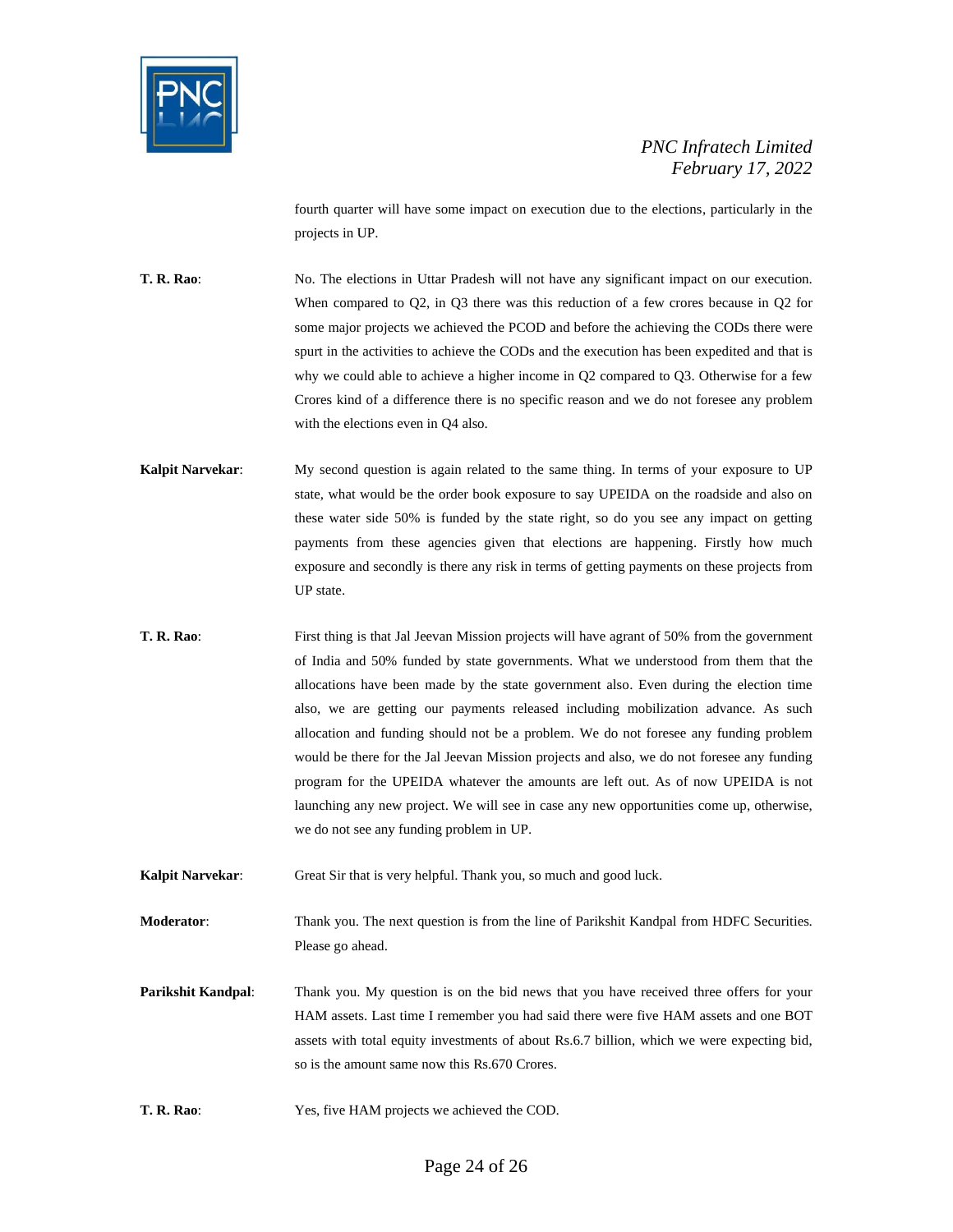

| Parikshit Kandpal:        | This Aligarh Ghaziabad is not included in this. Right?                                                                                                                                                                                                                                                                                                                                                      |
|---------------------------|-------------------------------------------------------------------------------------------------------------------------------------------------------------------------------------------------------------------------------------------------------------------------------------------------------------------------------------------------------------------------------------------------------------|
| D K Maheshwari:           | Yes, that is not included.                                                                                                                                                                                                                                                                                                                                                                                  |
| Parikshit Kandpal:        | If we go for monetization and if these things go through, we are expecting at least<br>somewhere around Rs.1,000 Crores of inflows to come in over the next year FY2023.                                                                                                                                                                                                                                    |
| D K Maheshwari:           | Yes.                                                                                                                                                                                                                                                                                                                                                                                                        |
| Parikshit Kandpal:        | Okay, great Sir. My second question is on mobilization advanced received from JJ mission<br>so what interest rate have we got this mobilization advance sir.                                                                                                                                                                                                                                                |
| <b>T. R. Rao:</b>         | The mobilization advance Jal Jeevan Mission phase 2, there is no interest on the<br>mobilization advance/                                                                                                                                                                                                                                                                                                   |
| Parikshit Kandpal:        | It is an interest-free mobilization advance.                                                                                                                                                                                                                                                                                                                                                                |
| <b>T. R. Rao:</b>         | Yes, it is 10% of the approved DPR cost interest-free, in Phase II.                                                                                                                                                                                                                                                                                                                                         |
| Parikshit Kandpal:        | On another question, you said that this total villages 2476 is what we had got in the earlier<br>announced the orders which we have got earlier. In the order book you have only included<br>2476 Crores, or you have revised it to that 1.3 or 1.4 factor and this Rs.12,000 Crores.                                                                                                                       |
| <b>T. R. Rao:</b>         | As of now we are still maintaining that Rs.2,476 Crores only in the order book and also the<br>new orders also. Once all DPRs are approved, we will revise this order book numbers                                                                                                                                                                                                                          |
| Parikshit Kandpal:        | Total Rs.4,800 Crores is what like including the Jan order we are reporting it which has an<br>upside of Rs.2,200 Crores once the orders get approved so Rs.7,000 Crores number comes<br>from there right.                                                                                                                                                                                                  |
| <b>T. R. Rao:</b>         | Yes, around Rs.7,000 Crores maybe slightly 5% plus or minus.                                                                                                                                                                                                                                                                                                                                                |
| <b>Parikshit Kandpal:</b> | Lastly on this project Rs.1,500 Crores revenue will come from the old orders of 2476<br>villages and you said the new set of orders will start contributing from the second half of<br>next financial year. So that itself should have another Rs.700-800 Crores so is not it right to<br>expect that next year we should have about Rs.2,000 Crores to Rs.2,300 Crores of<br>contribution from JJM orders. |